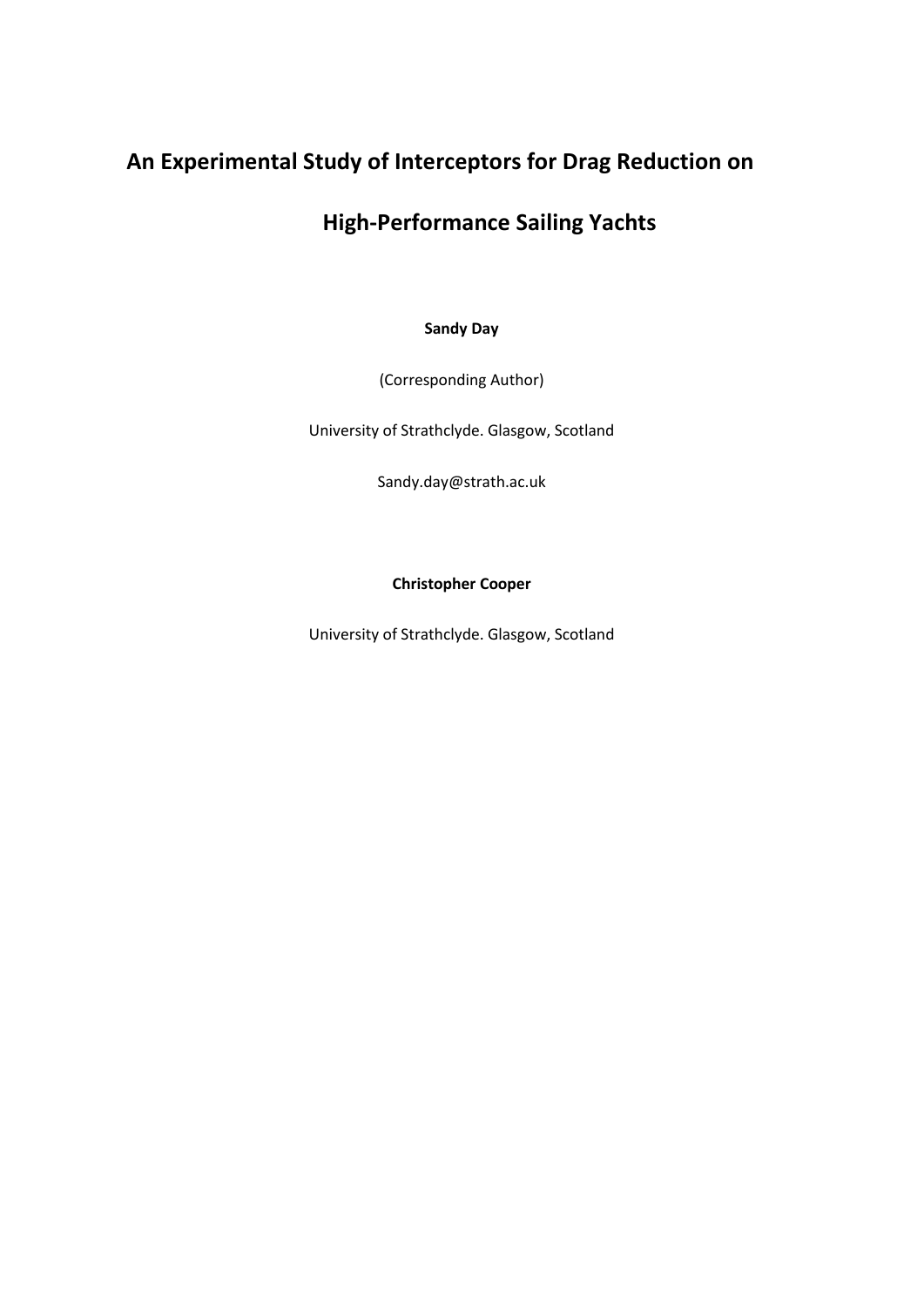## **ABSTRACT**

Interceptors have been widely used in recent years in fast ferries and small high-speed leisure and commercial craft for ride control, steering and trim control. In the context of high-performance sailing yachts, they first appeared in the Open 60 class in 2008 on the yacht *Ecover 3* which was dismasted while leading the Vendee Globe Challenge single-handed round-the-world race. In spite of their popularity in power craft, relatively few studies have been published investigating the impact of interceptors on vessel performance, and apparently none in the specific case of sailing yachts.

In the present study, a comparison is made between the interceptor and an aerodynamic device known as a Gurney Flap. Sizing of interceptors is discussed, and the results of an experiment program utilizing interceptors on a model of an Open 60 hull. Results show a marked reduction in calm-water resistance over a wide speed range, with benefits of 10-18% in the speed range between 8-20 knots, accompanied by reduced sinkage and trim. The gains observed are much larger than those observed or predicted in studies of power boats, and are additionally shown to be substantially larger than those achievable through trim changes by moving ballast longitudinally. The benefits appear to be largely sustained in small waves.

## Keywords

aerodynamics, appendages, hydrodynamics, model testing, ship resistance, drag reduction, yachts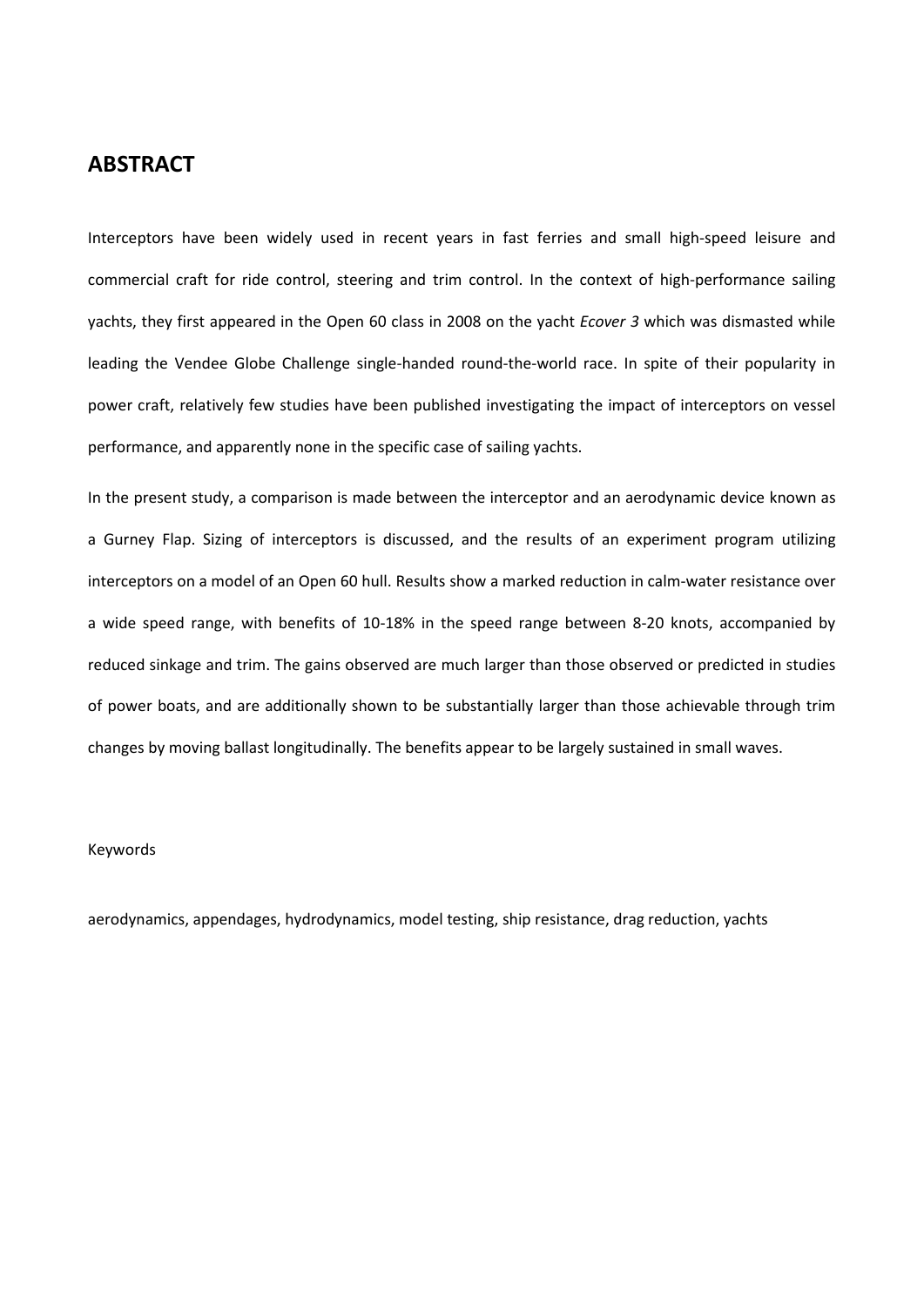## **1. INTRODUCTION**

An *interceptor* essentially consists of a thin plate fitted on or near the transom of a boat approximately normal to the centre-plane, and extending either vertically or transversely beyond the section at the stern. The interceptor modifies the local flow near the stern to generate substantial additional pressure normal to the hull surface. The concept is related to an aerodynamic device usually referred to as a *Gurney Flap*, developed in the 1970s for car racer Dan Gurney to improve down-force on the rear wing of his *Olsonite Eagle* Indycar [\(Figure 1\(](#page-21-0)a)). In its simplest form the Gurney flap consists of a small vertical fence fitted in the span-wise direction along the high-pressure side of the trailing edge of an aerofoil. These devices have been widely studied in a variety of aerodynamic applications in recent years.

Interceptors became well-known as active ride control for high-speed catamaran ferries in the early 2000s. Their relatively low mass allows rapid movement to compensate for wave motions, allowing pitch and roll motions in particular to be reduced. When fitted to the side of the transom on water-jet powered vessels, they allow steering without the requirement to vector the thrust [\(Figure 1\(](#page-21-0)b)). In recent years they have become increasingly popular as trim and list control devices for moderate to high-speed power craft, particularly for semi-planing and planing hull forms, offering the kind of performance benefits possible with trim tabs or transom wedges, but with the potential for simpler, cheaper and more compact installation, easier adjustment, lower power requirements, and reduced risk of damage from floating debris [\(Figure](#page-21-0)   $1(c)$  $1(c)$ ).

Similar benefits can potentially be achieved on high-performance sailing yachts, where rules permit. Possibly the best known example of a sailing yacht fitted with an interceptor is the Owen Clarke-designed IMOCA (International 60 feet Monohull Open Class Association) Open 60 class yacht *Ecover 3* [\(Figure 1\(](#page-21-0)d)), which was leading the 2008 Vendée Globe Challenge round-the-world yacht race when dismasted in December 2008. The designers claimed a typical reduction of resistance of 10-16% through the use of the interceptor (http://www.owenclarkedesign.com/da/11189).

Figure 1 here.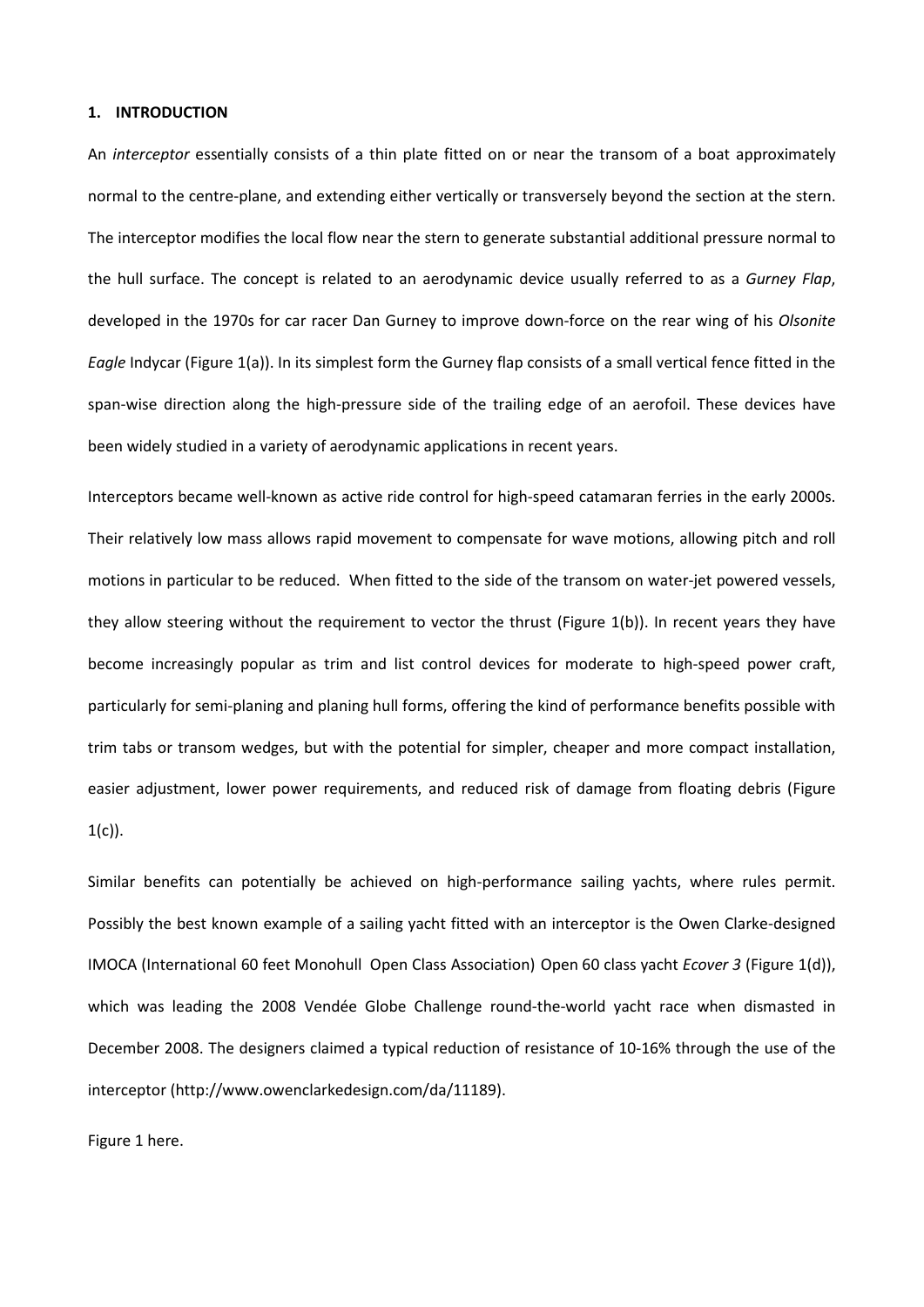However, in spite of the popularity of interceptors, and in contrast with the extensive aerodynamic studies of Gurney flaps, there have been relatively few published studies investigating the impact of interceptors on hull resistance, and apparently none specifically aimed at sailing yacht resistance.

The current study aims to develop improved understanding of the impact of interceptors on hull resistance, particularly for sailing yachts. The objectives of the study are:

- to review published literature on interceptors and Gurney flaps,
- to examine the relationships between Gurney flaps and interceptors
- to examine the impact of interceptors on high-performance sailing yacht resistance through an experimental study
- to develop further insight into the mechanisms by which interceptors generate reductions in resistance, and hence explore relationships between interceptor size, boat speed and performance

### **2. GURNEY FLAPS**

The Gurney Flap was originally developed as a high-lift device for car racer Dan Gurney in the early 1970s (though some authors have pointed out that similar devices had previously been proposed as long ago as 1935). However, serious interest from the aircraft industry only started in the late 1970s when the device was wind-tunnel tests at the Douglas Aircraft Corporation (Liebeck (1978)) on a Newman aerofoil. It was found that a flap with a height *h* of 1.25% of the chord, *c*, increased lift coefficient in the high-lift regime whilst also reducing drag in this region. Liebeck concluded that a flap height between 1-2%*c* maximized the aerodynamic benefits.

Subsequent studies produced broadly similar conclusions; the Gurney flap provided increased lift throughout the range of angles of attack compared to the "bare" foil, and improves lift to drag ratio at high lift coefficient (e.g.  $c_i > 1$ ). However the flap gives a penalty of increased drag and reduced lift-to-drag ratio at small or moderate angles of attack, and reduced stall angle. Foils fitted with larger Gurney flaps (>2%*c*) have been observed to stall abruptly. Hence in aircraft applications an ideal situation would be to close the Gurney flap during cruise.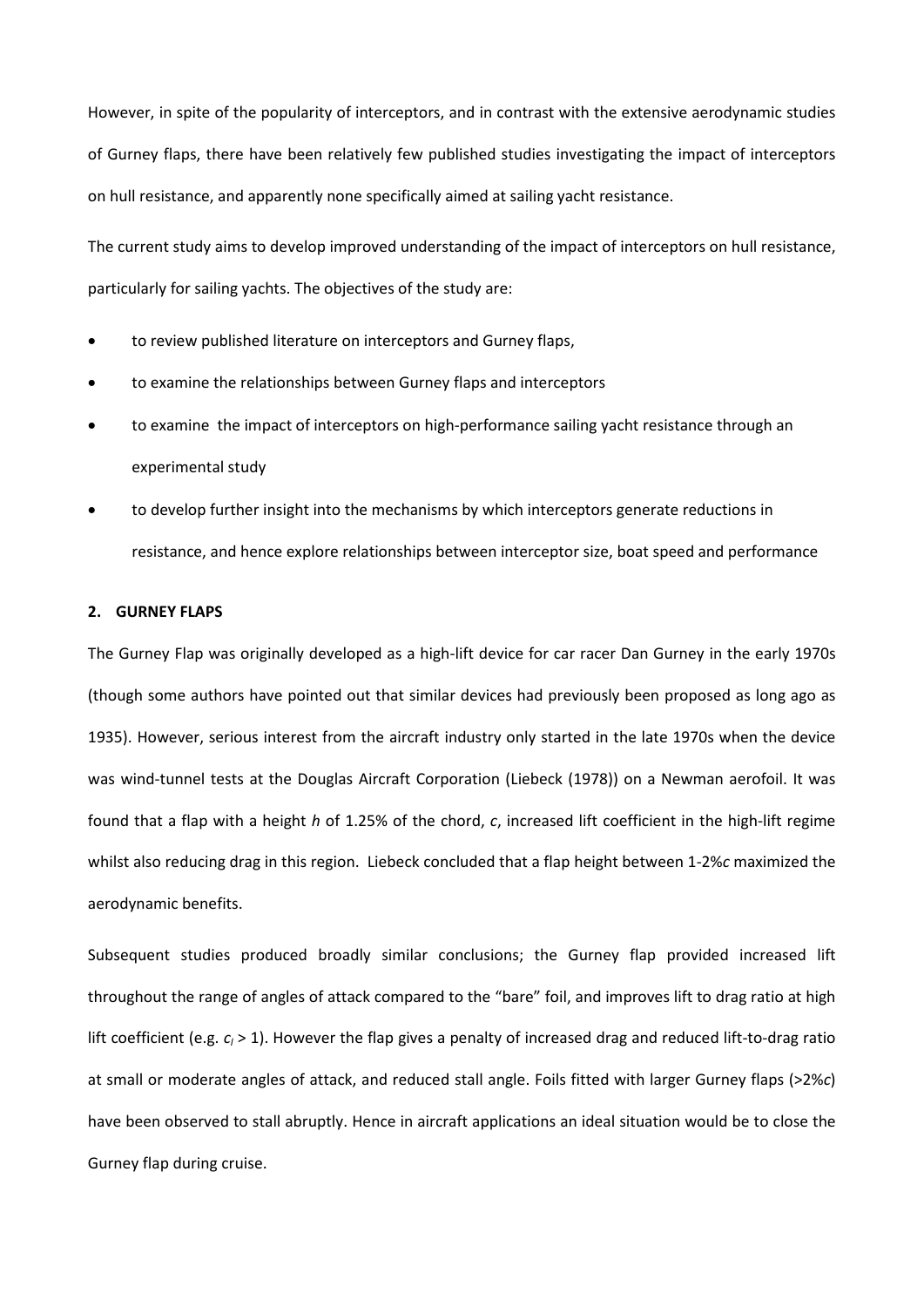The time-averaged flow system generated by the Gurney flap is illustrated in [Figure 2.](#page-22-0) It is suggested (e.g. Nikolic (2006 b)) that the upstream separation bubble results in a pressure rise on the high-pressure side of the foil in this region, whilst the vortex shedding behind the flap increases the trailing edge suction. Hence a pressure difference is set up across the trailing edge, increasing the circulation and the lift. The pressure rise in the upstream separation bubble also acts on the face of the Gurney flap, resulting in additional drag.

The Gurney flap continues to provide fertile ground for aerodynamic research. On the AIAA web-site alone over 200 publications can be found related to Gurney flap studies, both experimental and computational, many in the last decade. Some illustrative examples of experimental studies follow.

Maughmer & Bramesfeld (2008) studied the pressure distributions in detail on a wind-turbine-type foil fitted with a Gurney flap; Li & Wang (2003) studied the effect of flaps on delta wings; further studies on delta wings are presented by Zhan & Wang (2004), and Greenwell (2010). Gai and Palfrey (2003) studied the effect of a serrated Gurney flap, while Meyer *et. al.* (2006) studied slotted and perforated flaps.

#### Figure 2 here

Not all studies have concentrated on improving lift or lift/drag ratio. Nikolic (2006 a) investigated the use of Gurney flaps in the management of trailing vortices; Greenblatt et. al (2009) also investigated vortex flow management via Gurney Flaps.

Gurney flaps have attracted interest in a range of applications outside the sphere of conventional aircraft design. The good performance of lifting surfaces fitted with Gurney flaps at low Reynolds number has led to interest in their use in the design of micro aerial vehicles (e.g. Albertani (2008) and micro-scale rotors (Nelson & Koratkar (2005). Zerihan and Zhang (2001) investigated the impact of ground effect on Gurney flap aerodynamics, with application to race cars and wing-in-ground effect vehicles. Wang (2008) reviewed many aspects of aerodynamic research in Gurney flaps.

Finally, Gurney flaps have generated substantial interest in wind turbine development, offering potential for performance benefits through higher lift (for regions closer to the hub) and improved starting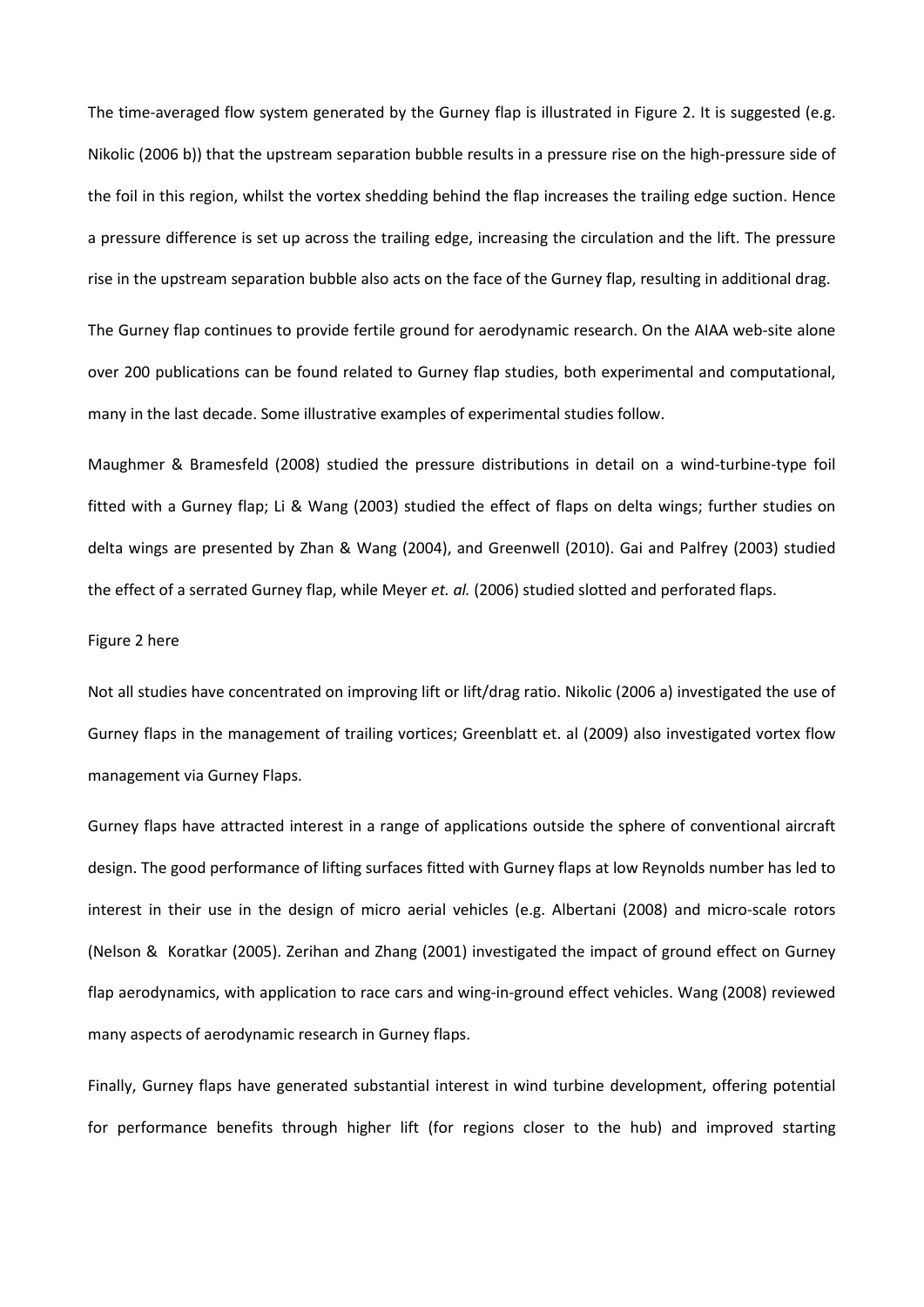performance, as well as possibility of active load control (see for example Salcedo *et. al.* (2006), Zayas *et. al.* (2006)).

## **3. INTERCEPTORS**

Few published references to interceptors prior to 2000 can be found. Subsequent publications are divided between applications of interceptors aimed at fast catamaran ferries, primarily for ride control in waves or steering, in which the advantage of low mass for allows low-power deployment at first-order wave frequencies, and those aimed predominantly at planing hulls, in which case the aim is generally trim and list control and calm water resistance reduction.

Brizzolara (2003) carried out one of the first and one of the most thorough published studies of interceptor hydrodynamics. He utilized a CFD approach to study the local flow around a 2D interceptor fitted to a flat boundary representing the bottom of the ship, at a Reynolds number of  $1.4 \times 10^9$ . He used a standard boundary layer approach to specify the inflow, and computed the free surface in the region behind the interceptor, and the pressure distribution in the region upstream of the interceptor for several interceptor sizes and for differing boundary layer parameters. He successfully validated lift predictions made in his study by comparisons with measurements made on the steering system of the Stena HSS 1500 (a 127m, 40 knot high-speed catamaran) which showed remarkably good agreement. Unfortunately his local-flowbased approach does not allow for any estimation of changes in overall vessel drag.

This research was developed in a number of directions by Molini & Brizzolara (2005). A simplified potential flow model was developed, using an approach based on the Schwarz-Christoffel transformation, to develop understanding of the blade height on the pressure distribution. A series of 2D CFD studies is then presented, both with uniform inflow, to correlate with the potential flow model, and with idealized boundary layer inputs, to quantify the reduction in lift due to boundary layer effects. Finally a 3D CFD study was carried out to explore the impact of aspect ratio of the interceptor blade.

Tsai *et. al.* (2003) carried out tank tests of interceptors with and without stern flaps on a 1/20 scale model of a 20m patrol boat with design speed of 40 knots, and a 1/10 scale model of a 29.5m patrol boat with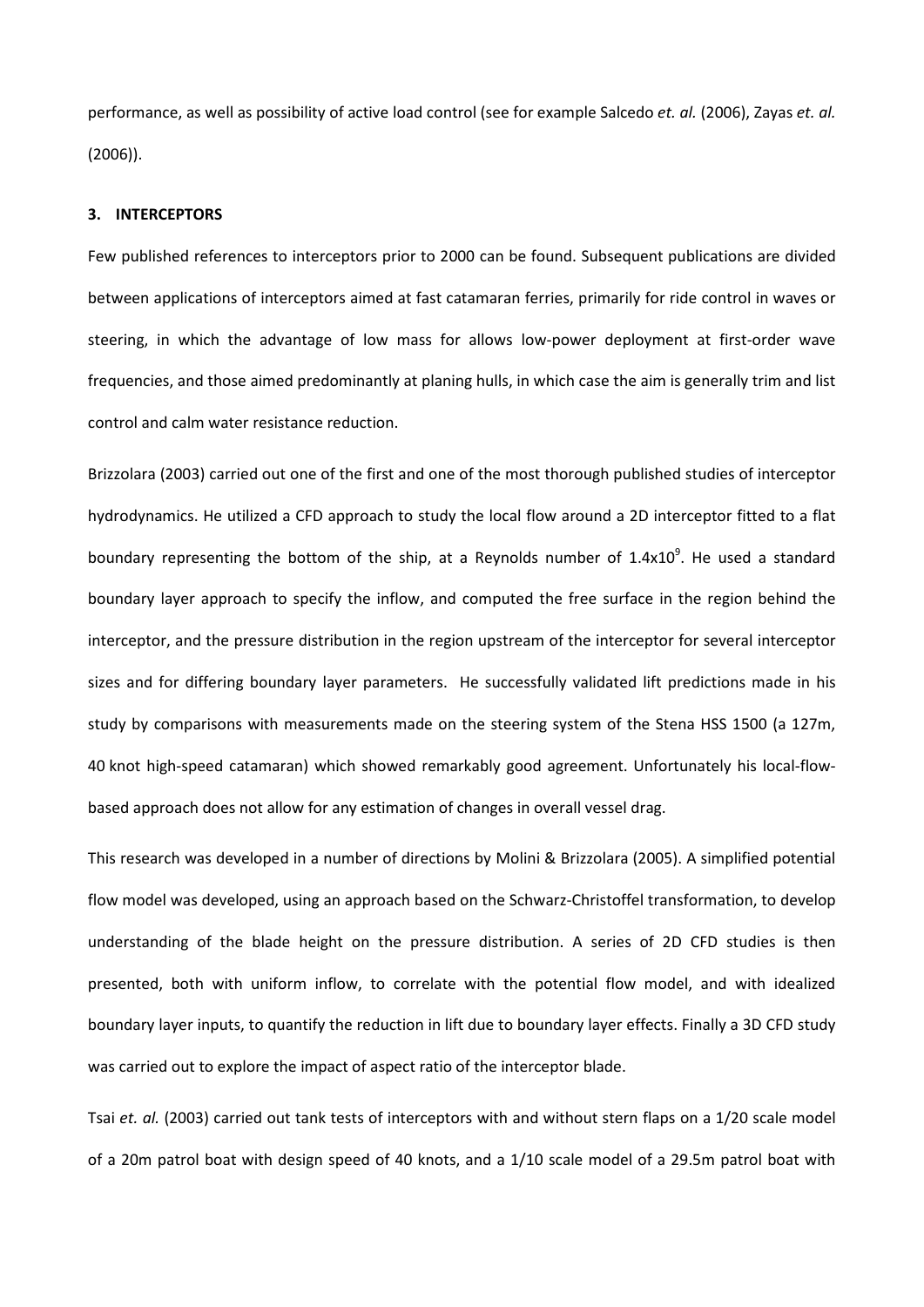design speed of 32 knots. The addition of even very small interceptors (*h/L* of the order of 0.1%*c)* was to change the running trim, and to reduce resistance slightly.

Syamsundar and Datla (2008) presented a tank-test study of interceptors fitted to a prismatic planing hull of length 3.75 feet, with the goal of extending the well-known semi-empirical method for prediction of planning hull performance by Savitsky (1964) to incorporate the use of interceptors. The interceptors adopted were rather larger than those used by other researchers, and generally increased resistance in most conditions. A highly simplified approximation for the pressure generated by the interceptor was proposed, based on a drag coefficient obtained by treating the interceptor as a surface imperfection, and integrated into the Savitsky methodology. The method developed qualitatively predicted the general trends of the test results, but the quantitative accuracy was less satisfactory.

Van Oossanen *et. al.* (2009) carried out a detailed computational optimization study of a 45m motor yacht, which included a CFD study of the impact of a 50mm interceptor. The study predicted that deployment of the interceptor resulted in a reduction in running trim of about 1 degree, and a corresponding 7% reduction in resistance at a Froude Number of 0.60. Perhaps less expected is the application of interceptors, which are generally regarded as a technology for moderate to high-speed vessels, to large slow merchant ships; however Allema (2005) reported a successful attempt to reduce required power on a cruise ship; unfortunately few details are given.

It seems likely that the fundamental fluid dynamics of interceptor operation on ships and boats, at least in steady flow conditions, is partly similar to that of Gurney flaps on aircraft wings and other aerodynamic lifting surfaces, whilst the overall goal of increasing the vehicle lift-to-drag ratio is clearly comparable in many cases. Brizzolara (2003) obtained flow fields and free surface profiles such as those shown in [Figure 3.](#page-23-0)

## Figure 3 Here

The flow upstream of the interceptor is similar to the flow upstream of the Gurney Flap shown in [Figure 2;](#page-22-0) however the contra-rotating vortices are not present in the interceptor flow. By comparison with the free surface computation it can be seen that the vortex behind the flap and above the base of the flap is actually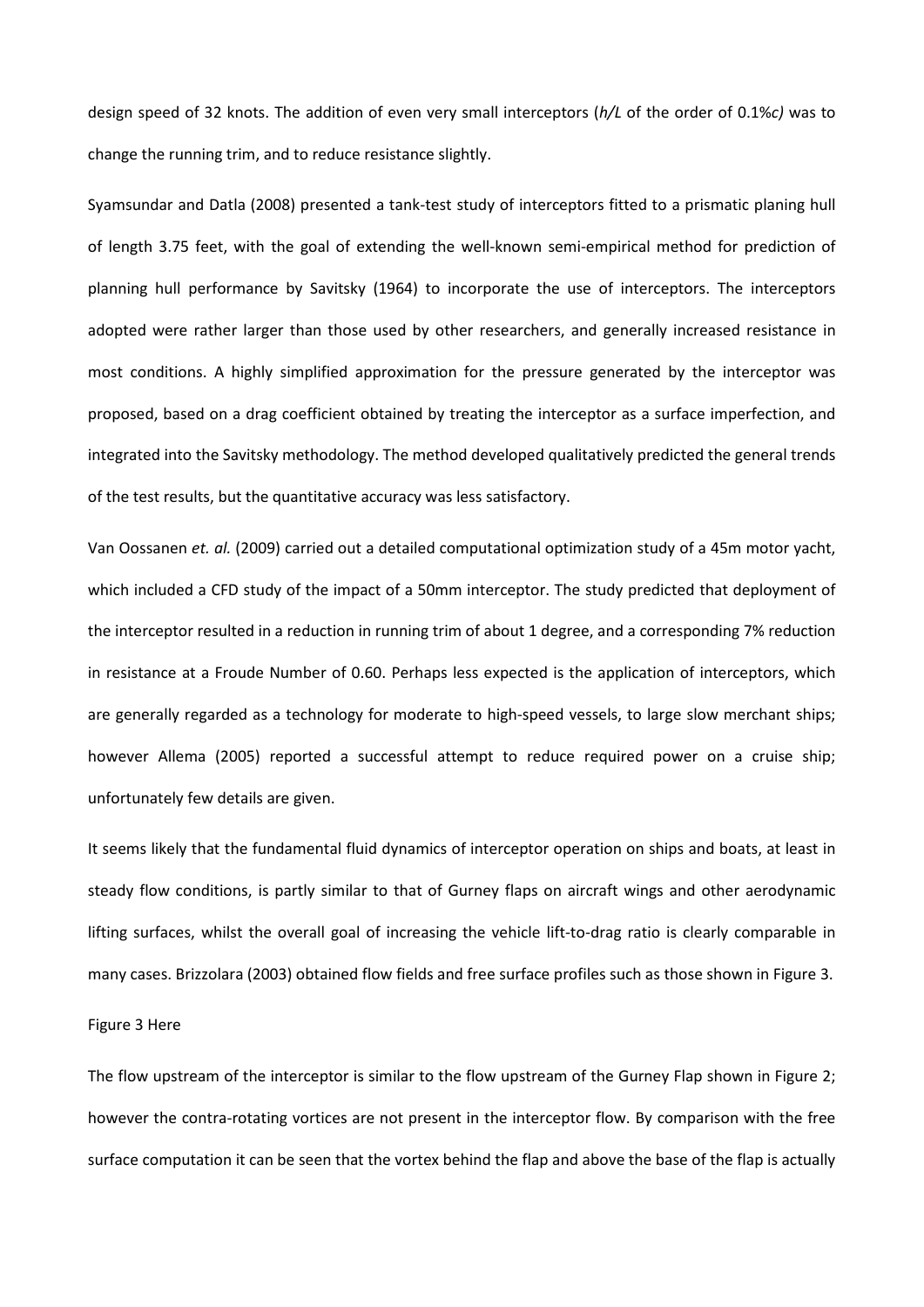in the air rather than water. Nonetheless, the mechanism of pressure rise on the hull bottom forward of the interceptor is essentially similar to the corresponding phenomenon on the high-pressure side of an aerofoil with a Gurney Flap.

However, in spite of this similarity, the mechanism by which the improvement in lift to drag ratio is achieved in ships is believed to be rather different to the equivalent situation in aircraft, due to the presence of the free surface.

In aerodynamic applications, in which the Gurney flap operates in an unbounded fluid, the skin friction drag is essentially unaffected. Furthermore (excepting some special cases such as tail-less aircraft) the impact on trim of an aircraft in level flight through addition of Gurney flaps to the wings is likely to be relatively unimportant; since trim is essentially controlled by the tail surfaces (although some potential additional benefits have been identified in the climb phase due to the reduced angle of attack of fuselage, which operates as a relatively low lift-to-drag body).

In a ship, naturally operating at the free surface, there are additional effects, even in steady flow, which prove to be of importance. The interceptor will modify the pressure distribution in a manner broadly similar to the Gurney flap, increasing lift and viscous pressure drag. However, the aft-ward movement of the centre of dynamic pressure resulting from the interceptor can substantially affect running trim, which in turn will impact upon the generation of the stern wave system and hence the wave making resistance. Additionally, the increased lift also reduces sinkage, which in turn reduces wetted area and thus skin friction drag.

There are particular advantages of an adjustable interceptor in cases in which the vessels do not operate at a well-defined design speed. This is clearly the case in sailing yachts, but also in many small semidisplacement power-craft. In these types of vessels the interceptor essentially provides a simple means of varying the effective geometry of the hull form for different conditions.

For sailing yachts, deploying the interceptor can be seen as a means of reducing "rocker", that is, the curvature of the keel profile in the centre-plane. A form with high rocker is seen as advantageous in some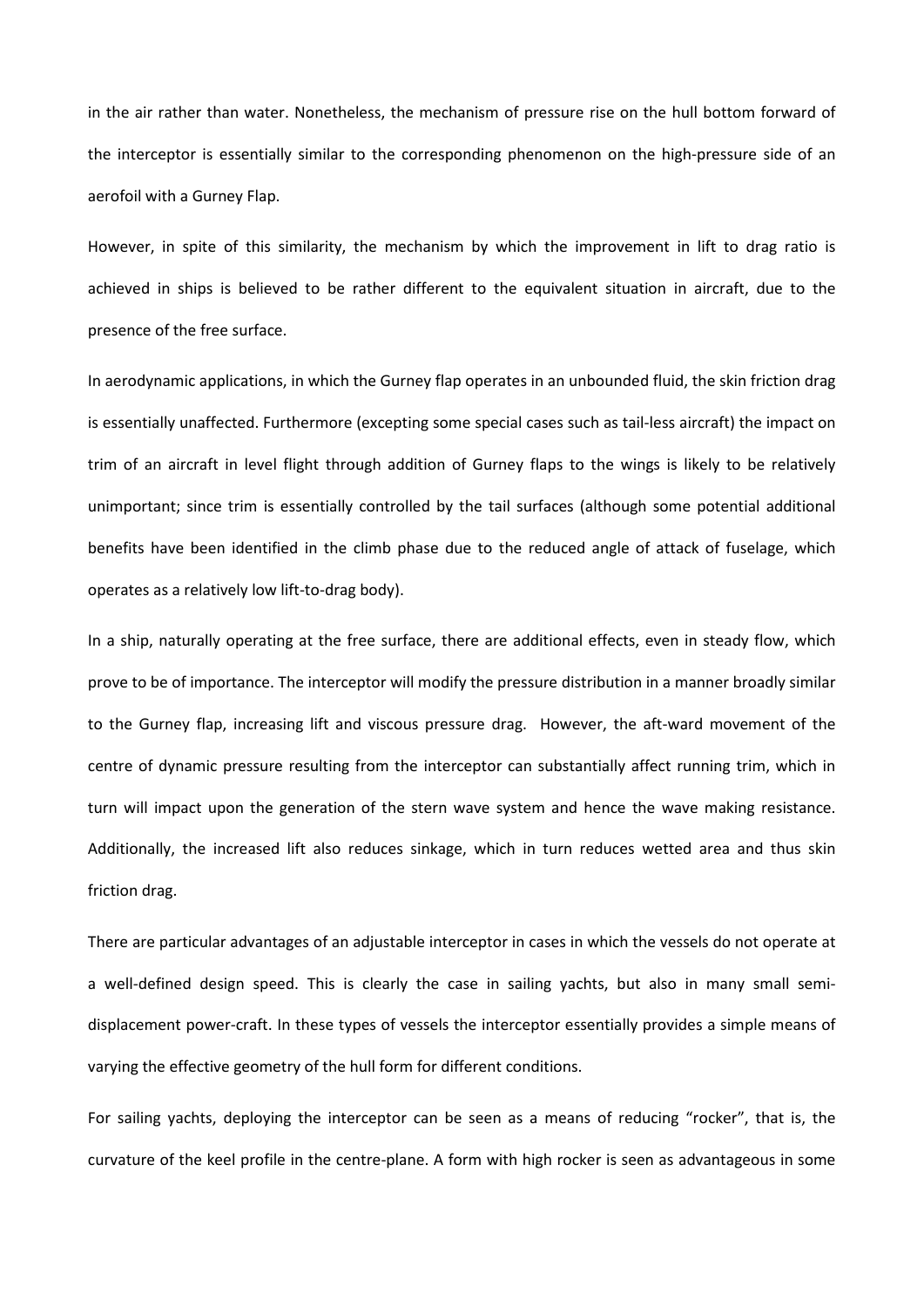conditions; for example, at low speeds in calm water, high rocker can lead to reduced wetted surface area and thus reduce the skin friction resistance, which dominates at these speeds. However at moderate to high speeds, high rocker hull forms tend to trim substantially by the stern, generating large stern waves, leading to increased wave-making resistance. Reducing rocker at semi-displacement speeds can thus lead to reduced resistance and increased performance.

The highest speeds for sailing yachts generally coincide with high wind speeds, and hence often with largest sea states; in ocean conditions, high-performance yachts may thus be surfing at high speed down waves. In these conditions, trim by the stern may ultimately be beneficial, by raising the bow and reducing the risk of nose-diving and the possibility of subsequent broaching. Hence in these situations, increased rocker may lead to improved boat handling.

In small planing and semi-planing vessels trim flaps and wedges have been used for many years as a means of modifying flow near the transom of semi-displacement and planing vessels. These have rarely been deployed on sailing yachts, although there have been some examples in Open 60s, such as the Farrdesigned *Gitana 80* and *Paprec Virbac 2* (see Ward (2008)). However in many respects, for sailing yachts just as for power boats, interceptors are simpler and potentially more effective devices.

## **4. SIZING GURNEY FLAPS AND INTERCEPTORS**

Several authors have investigated the optimal size of Gurney Flaps for maximizing section lift/drag ratio on 2D foils. There is widespread agreement that the optimal size depends upon the boundary layer thickness at the trailing edge; the suggestion widely adopted is that the Gurney flap should be contained entirely within the boundary layer.

As a first approximation, the boundary layer near the stern can be considered to be similar in thickness to that over a flat plate of similar length to the hull. The boundary layer thickness in laminar flow over a flat plate may be estimated from the well-known solution:

$$
\delta(x) = 5.0x \operatorname{Re}_x^{-1/2} \tag{1}
$$

Whilst in turbulent flow, the thickness can be estimated as: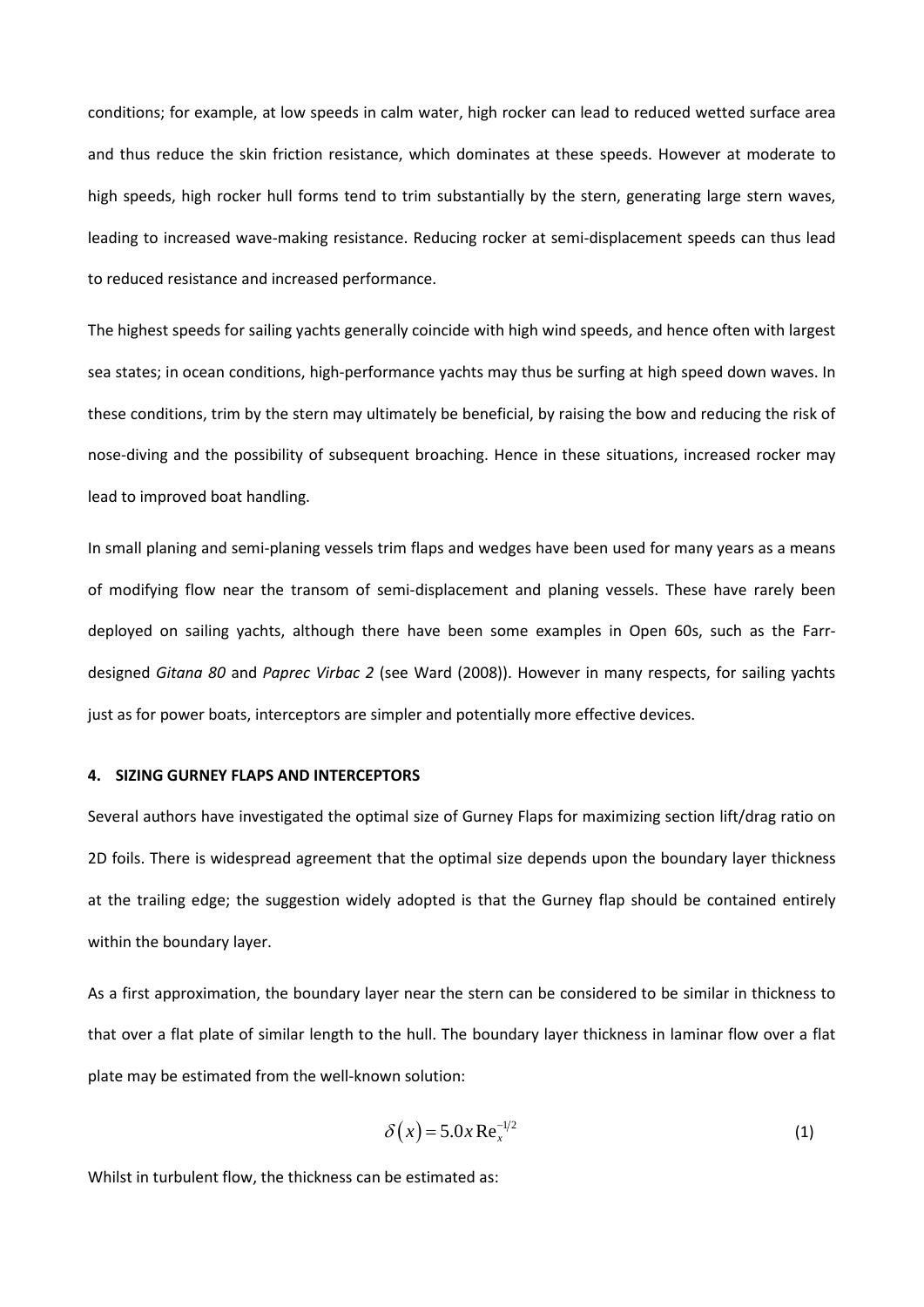$$
\delta(x) = 0.373x \operatorname{Re}^{-1/5}_x
$$
 (2)

Wang *et. al.* (2008) surveyed the literature and plotted the flap height found by authors to be most beneficial (non-dimensionalized with respect to chord), against Reynolds number; he then compared the results with the boundary layer thickness values from the above equations. His figure is re-plotted here with additional data as [Figure 4a](#page-24-0). The diagram shows considerable scatter; however there are several reasons for this. Many authors examined only two or three flap heights, sometimes quite different, from which one is picked. The data relates to flaps fitted to a variety of foil sections, both conventional sections and high-lift designs; in some cases different flap heights were beneficial at different lift coefficients, but only one is plotted in each case here. Finally in some cases it is not clear whether the flow was laminar or turbulent. Nonetheless the trend is reasonably clear that the height yielding best results lies in the range between around 50-90% of the trailing edge boundary layer thickness.

It should be stressed here that the assessment of benefit in these results is based on a purely aerodynamic goal of maximizing section lift to drag ratio only. In other situations, goals may be more complex. For example in an aircraft design, if the lift coefficient can be increased substantially, then the wings may be made smaller, which can lead to reduced structural weight, and hence the possibility of reducing total drag, even if section lift to drag ratio is increased. In race car applications, in which wing area may be constrained by regulation, the overall car lift (down-force) to drag ratio may be increased by using a larger flap to generate higher down-force from the wing even if the section lift to drag ratio of the wing reduces. Indeed Gurney flaps on race-cars as large as 10% of chord have been tried.

Less information is available to estimate the interceptor depths for the higher Reynolds Number flows found in marine applications. One manufacturer producing interceptor systems for powerboats suggested that for boats between 45-150 feet, deployment of an interceptor of up to 50mm was appropriate (ref [http://www.humphree.com/learn-more/interceptor-guide\)](http://www.humphree.com/learn-more/interceptor-guide); hence it seems reasonable to assume that a value of the order of 25-50mm might be appropriate for an Open 60. The same manufacturer recommends an extended deployment of 75mm for heavier vessels or vessels requiring more lift between 60-200+ feet.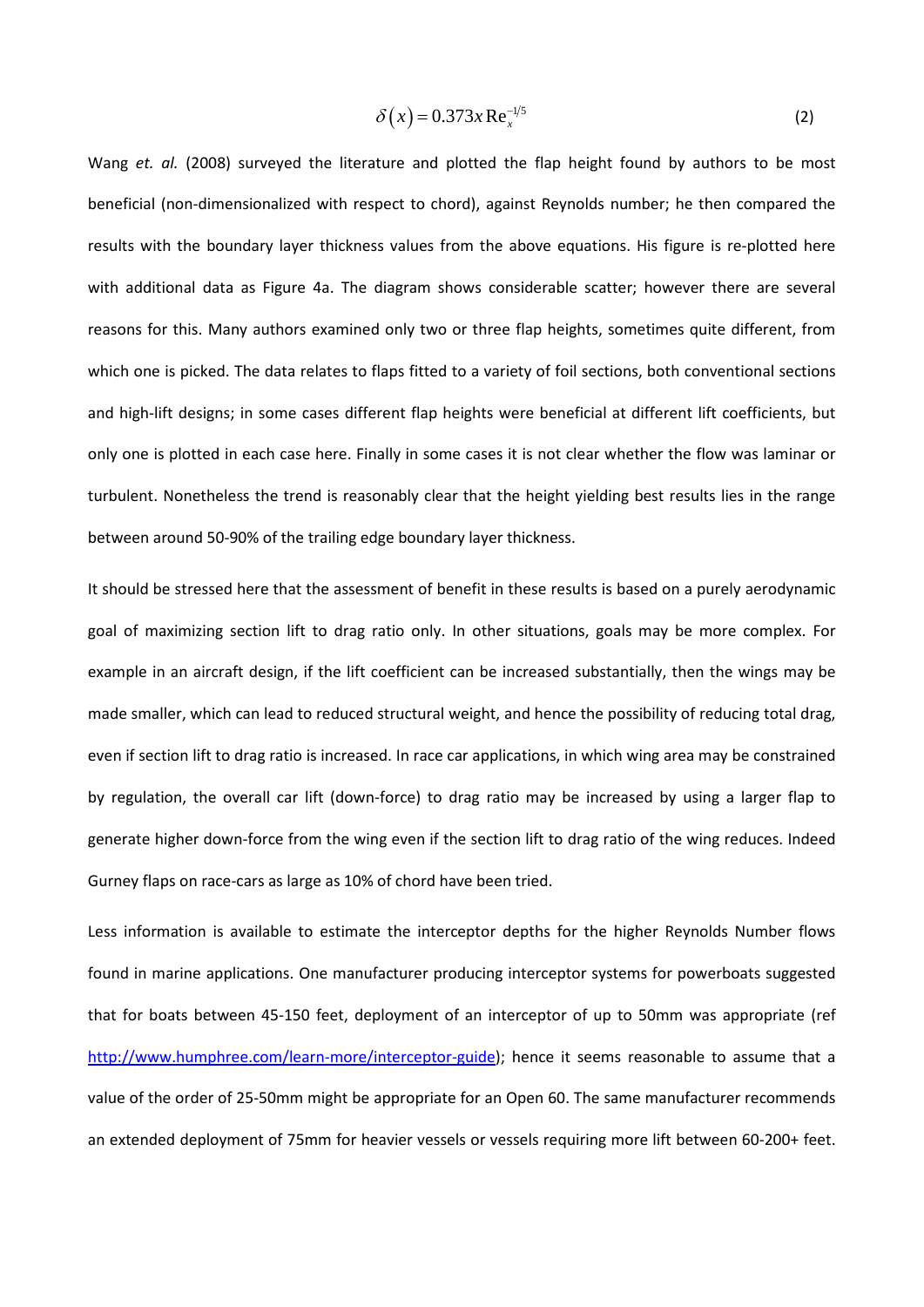Brizzolara (2003) quotes a maximum interceptor depth of 200mm on the steering interceptor of the STENA HSS 1500, with an overall length of 127m, and travelling at 40 knots.

[Figure 4b](#page-24-0) shows data based on the studies reviewed earlier plotted in a similar manner to that of [Figure 4a](#page-24-0), with interceptor height non-dimensionalized here with respect to some measure of boat length. In this case, since towing tests typically cover a wide range of speeds, several values are plotted for each study, representing different interceptor heights and different speeds in order to put the scatter in context; it should also be noted that for planing vessels, the wetted length can vary substantially with speed; here the data is based on an estimate of the static wetted length. No attempt is made here to identify particularly beneficial values; rather the aim is simply to identify the approximate range of values likely to be found.

## Figure 4 here

It can be seen that the values typically adopted are much smaller as a proportion of the boundary layer thickness at the transom than those equivalent values for the Gurney flap. The plot shows that the interceptor heights chosen by Syamsundar and Datla (2008) appear very large in relation to all the other data; this may explain the resistance increase observed with interceptors compared to the bare hull case in much of the data in their study.

For the main part of the current study, the interceptor was tested at model-scale depths of 2, 4, and 6mm; hence the maximum non-dimensional depth is 0.23% *Lwl*. Given that Froude scaling is used for vessel speed in standard tank-testing fashion, this depth corresponds to 14% of the estimated flat-plate boundary layer thickness at a model-scale speed of 2.916m/s, which corresponds to 15 knots at full scale. This speed corresponds to a Reynolds Number of 6x10^6.

However, in order to explore the impact of larger interceptors, a small number of additional tests were also carried out with 12mm depth, giving a non-dimensional depth of 0.46%Lwl or 28% of the estimated flat plate boundary layer thickness at 2.916m/s.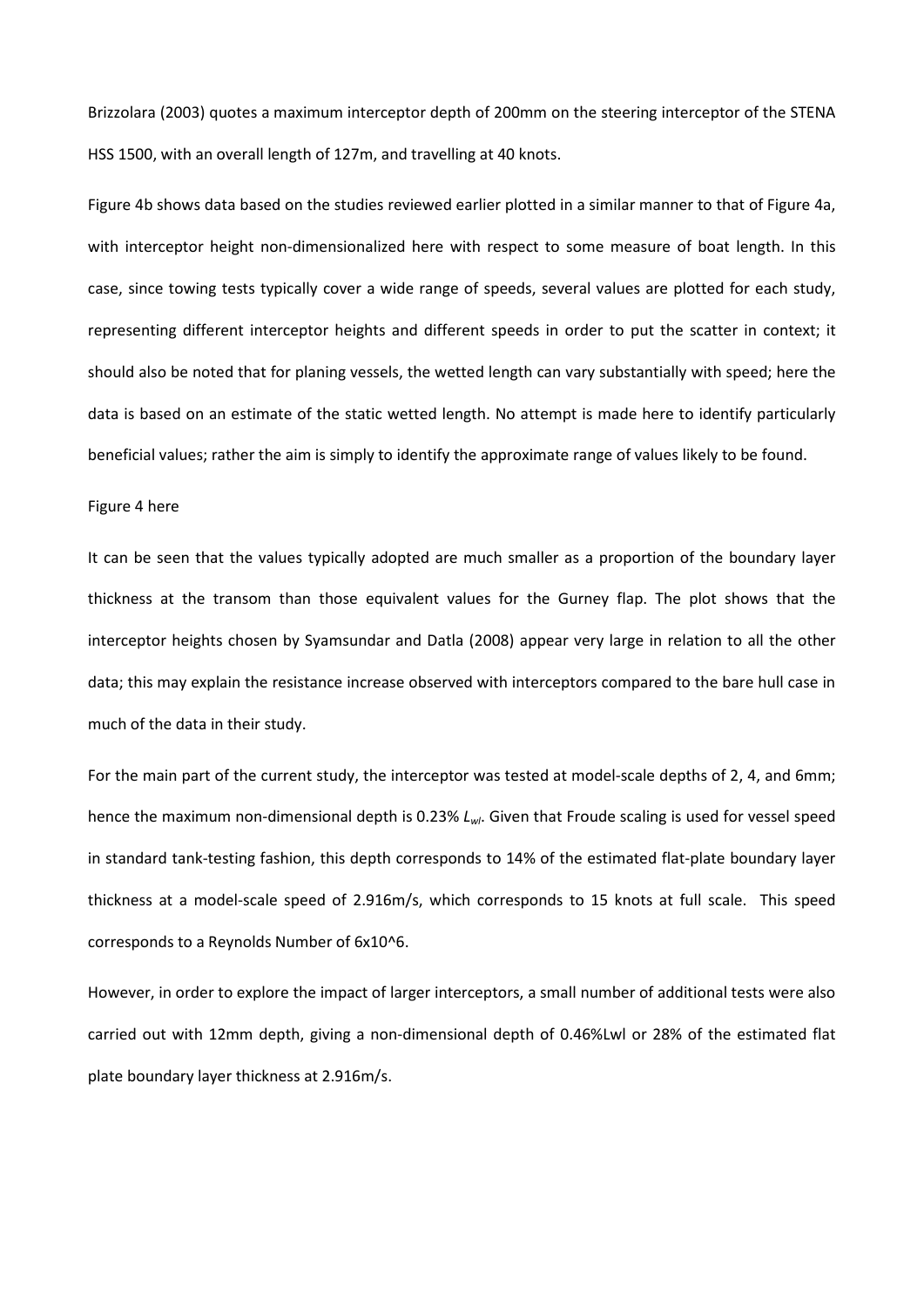## **5. EXPERIMENT PROCEDURE AND TEST CAMPAIGN**

The tests for the current study were carried out in the test tank of the Kelvin Hydrodynamics Laboratory in Glasgow. The tank measures 76m (L) x 4.6m (W) x 2.5m (D); for the current tests the water depth was set at 2.15m. The carriage can travel at more than 4.0m/s with a high level of accuracy in speed control and regulation. The tank is equipped with a modern high-performance multi-flap active absorbing wave-maker.

## **5.1. Model Selection, installation and test matrix**

The natural choice for this hull model for this study was an IMOCA Open 60 due to the success of *Ecover 3*. The hull used is broadly representative of Open 60 designs contemporary with *Ecover 3*. The model was constructed at 1/7 scale from wood/epoxy. Principal dimensions are given in [Table 1.](#page-11-0)

<span id="page-11-0"></span>

|                           | Model Scale        | <b>Full Scale</b> |
|---------------------------|--------------------|-------------------|
| Waterline Length $(L_w)$  | 2.594 m            | 18.158 m          |
| Waterline Beam $(B_{wl})$ | 0.628 m            | 4.396 m           |
| Draught $(T)$             | 0.049 <sub>m</sub> | $0.343 \text{ m}$ |
| Mass Displacement         | 26.2 Kg            | 8986.6 Kg         |
| Wetted Surface Area (S)   | $1.021 \text{ m}$  | 50.04 m2          |

### **Table 1 Model Principal Dimensions**

Since the transom of the boat is a simple vertical plane, the interceptor could be constructed and fitted in a simple fashion. A sheet of thin aluminum exactly matching the shape of the transom was manufactured and screwed onto the transom using accurately drilled holes. These allowed the interceptor to be fitted in the chosen series of locations. The interceptor attachment is shown in [Figure 5.](#page-25-0)

The model was towed purely in the upright condition, and no appendages (other than the interceptor) were fitted during the tests. The experiment procedure in general conformed to the standard ITTC procedures for model making and resistance testing. One minor variation, common in testing of sailing yachts, was to fit turbulence stimulation studs at station 2, rather than according to the ITTC standard for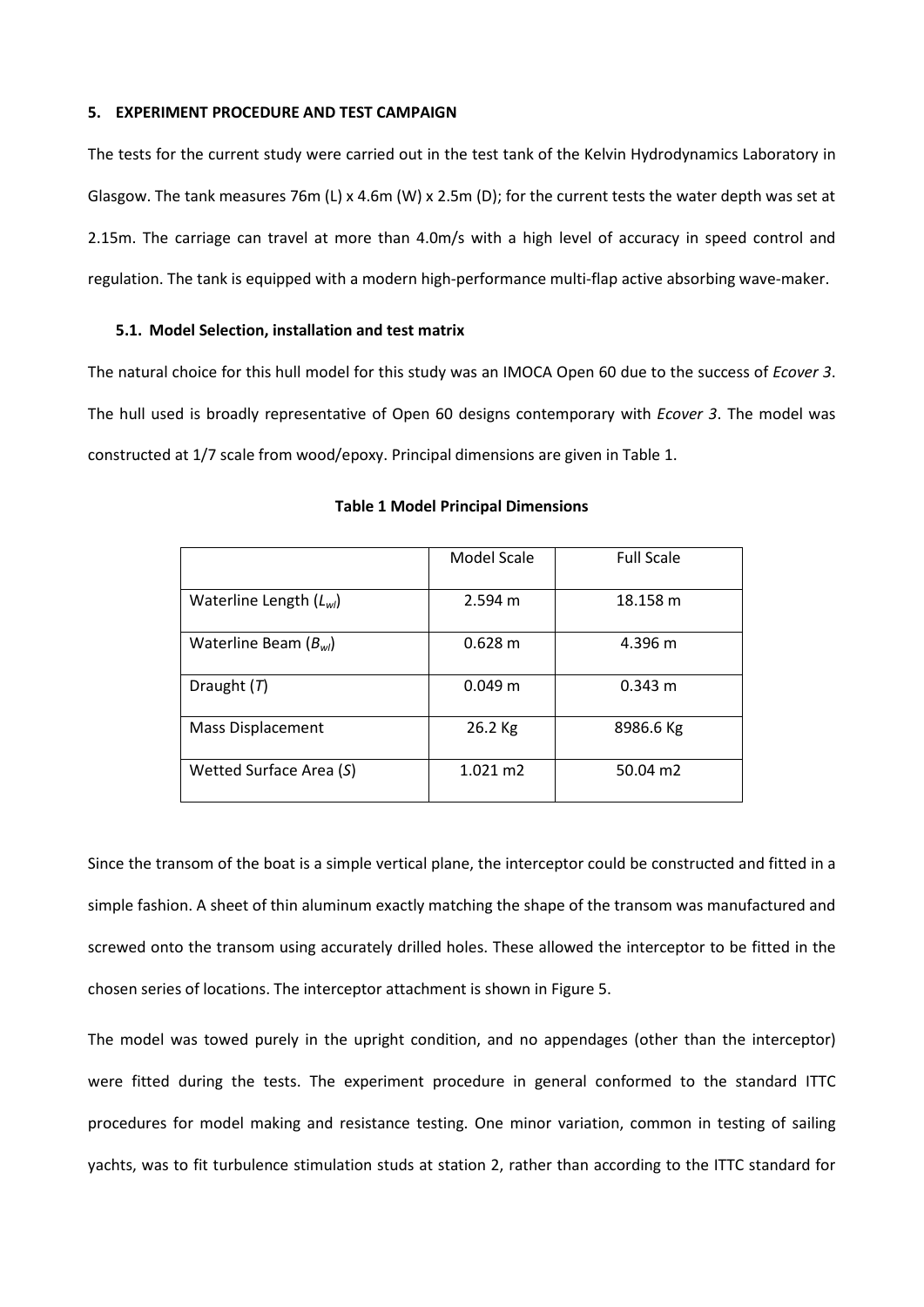merchant ships. The model was free in heave, pitch and roll; the towing point, attached at the chosen LCG, is capable of transmitting only a horizontal towing force.

Since some tests were to be carried out in head waves, the model was ballasted to achieve a suitable value of the longitudinal radius of gyration. The model was first inclined to measure the VCG; the radius of gyration was then obtained from a conventional "swing" approach. Information was not readily available on the radius of gyration of an Open 60 yacht; hence the relatively standard target value for ships of  $k_{vv}$  = 0.25  $L_{wl}$  was adopted. In the event, the value achieved was  $k_{vv}/L_{wl}$  = 0.252. Due to the relatively light displacement and moderate scale of the model it would have been difficult to achieve a significantly lower value.

## **5.2. Instrumentation**

The resistance was measured using a proprietary tension-compression load cell, with excellent linearity characteristics. Carriage speed was measured using an encoder mounted on a trailing wheel. Running attitude was measured with two linear variable displacement transformers (LVDTs); wave height was measured using an ultrasonic wave probe. Data was logged on a 16-bit data acquisition system with a sampling rate of 213 Hz.

Figure 5 here

#### **5.3. Test matrix**

The model was tested in the bare hull condition and with 2mm, 4mm and 6mm interceptors over a speed range corresponding to full scale speeds between 3.0 knots and 19.5 knots, at 1.5 knot increments. Higher speeds were not tested, as it had been reported that the interceptor fitted to *Ecover 3* was not used from 20 knots upwards due to the risk of nose-diving. The 12mm interceptor was tested at speeds corresponding to 7.5, 12.0, 15.0 and 19.5 knots.

In order to explore the effectiveness of the interceptor as compared with a water ballast trim control system, a further set of tests were carried out at 7.5 and 15 knots in which the bare hull was re-ballasted to modify trim. Finally a small set of tests was carried out in regular waves at 15.0 knots.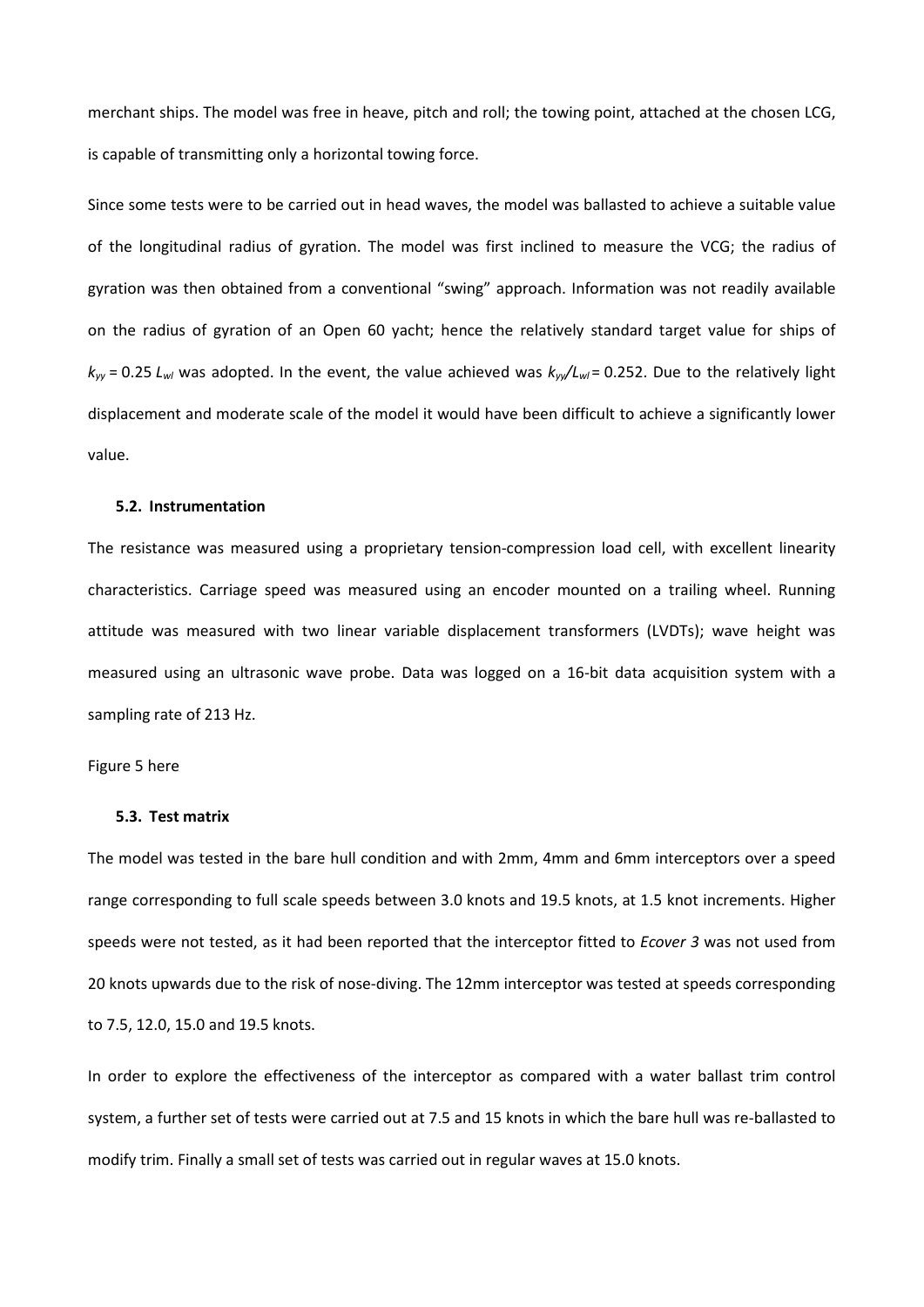## **5.4. Scaling**

Resistance results are scaled to full scale using the standard ITTC procedure, with the ITTC 1957 friction line, and all results scaled to 15.0 degrees Celsius. It should be noted that there are some challenges associated with this scaling procedure. Firstly, the wetted area was here assumed to be constant at the value obtained at the static waterline. Since the vessel does adopt some dynamic trim, the resulting change in wetted surface will introduce a small error; however the trim angles are not substantial (especially with the interceptor deployed). Secondly the pressure drag of the interceptor itself will scale with Reynolds Number rather than Froude Number, in a manner which will depend upon the boundary layer properties (see Molini and Brizzolara (2005)). Nonetheless the pressure drag of the interceptor is expected to be relatively small compared to the hull resistance, and indeed compared to the change in resistance due to the change in the dynamic trim of the boat, due to the small size of the device, so it is not expected that the scaling error will be large.

## **5.5. Uncertainty**

A full investigation of the uncertainty involving multiple installations and ballasting of the model was not carried out with these tests. However calculation based on uncertainty components identified as dominant in previous studies in this facility using this towing arrangement and dynamometer suggested that the bias limit on the total resistance coefficient at model scale is of the order of 0.25% at a speed corresponding to 15 knots full scale (though the dominant sources of bias do not in any case affect comparisons between tests such as resistance changes between the model with and without interceptors). Multiple repeat tests carried out at this speed indicate that the corresponding precision of the total resistance coefficient was around 0.4%. Hence the total uncertainty is estimated at around 0.5%.

## **6. RESULTS AND DISCUSSION**

[Figure 6](#page-26-0) shows the results obtained for the bare hull and for the hull fitted with interceptors of varying heights. [Figure 6](#page-26-0) (a) shows the variation of total resistance coefficient  $C_t$ , with Froude Number  $F_t$ , where  $C_t$ is defined in the standard manner as: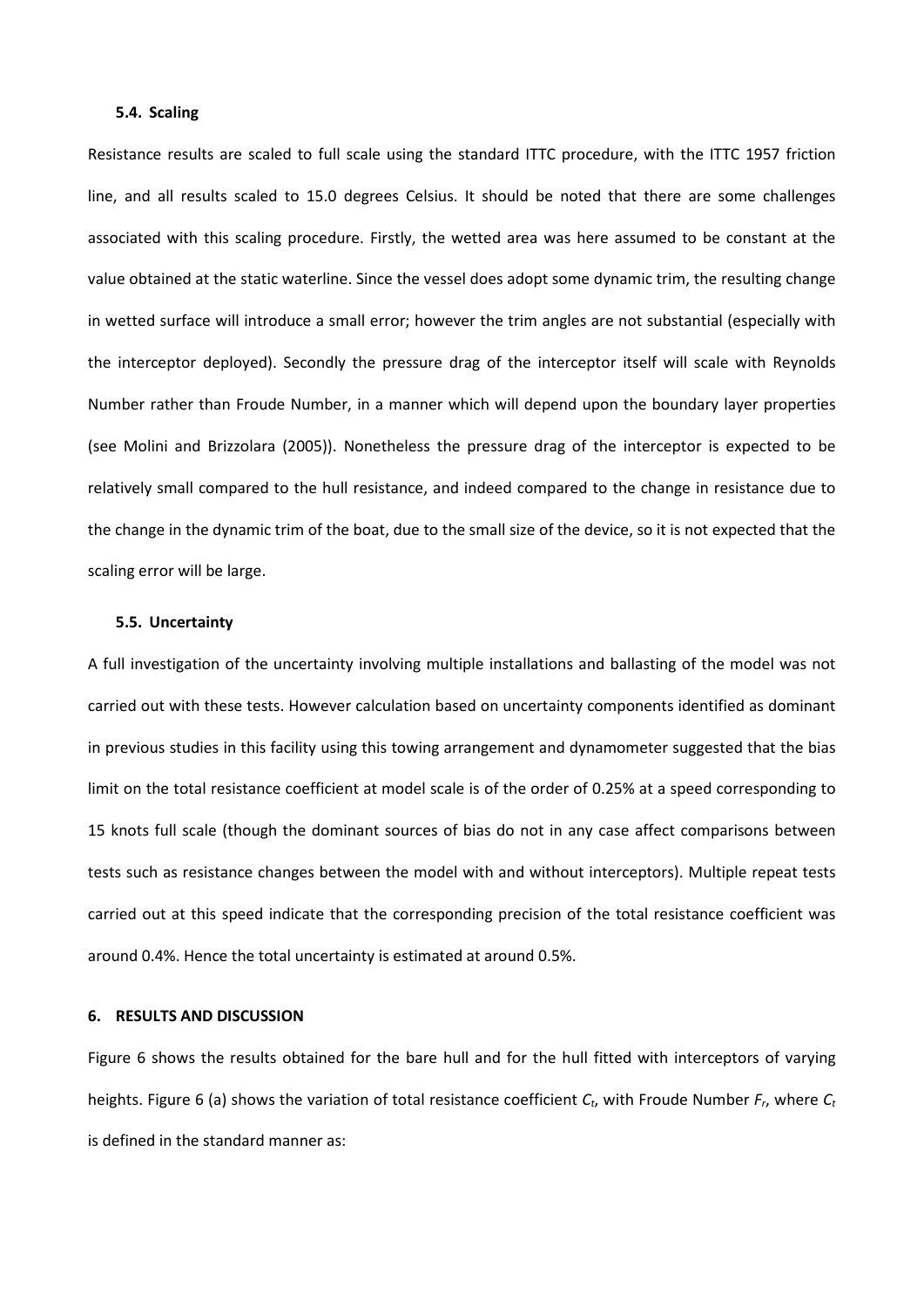$$
C_t = \frac{R_t}{1/2\rho V^2 S}
$$
 (3)

This plot shows the smaller interceptor heights *h/L* = 0.077% - *h/L* = 0.231% which were tested for the full speed range. [Figure 6](#page-26-0) (b) shows the variation of Ct with interceptor height for the four speed values for which the largest interceptor was also tested. It can be seen that the three smaller heights all offer a very substantial gain in resistance. [Figure 7](#page-27-0) (a) and (b) show the percentage changes in resistance compared to the bare hull corresponding to [Figure 6](#page-26-0) (a & b).

## Figure 6 here

#### Figure 7 here

A number of observations can be made based on these results. The gains observed are much larger than those observed by Tsai *et.al.* and those computed by van Oosannen *et.al.*; however they are very much in line with the 10-16% reductions claimed by the designers of *Ecover 3*, especially when allowing for the effect of appendage drag from keel and rudder which are not included in the present tests. There are several possible reasons why the gains are so large; the round bilge hull form is quite different from the hard chine form studied by Tsai *et.al*.*,* which is probably already very efficient at generating lift near the transom. The hull is also considerably lighter, so additional lift will reduce the hydrostatic displacement by a larger proportion.

It is interesting to note that the interceptor is beneficial over a wide speed range; it might be imagined that the device would only reduce resistance in semi-planing conditions, but it can be seen here that, with the optimal setting, there is a 10% or greater resistance drop at all speeds above a Froude Number of around 0.32, which corresponds to just over 8 knots for the full-scale boat. Even at a Froude Number of only 0.25, or around 6.5 knots full scale, there is a benefit of about 5%. This may help to illustrate why interceptors could be beneficial on large conventional ships in some cases.

Finally it is also interesting to note that the optimal setting is relatively insensitive to speed. The best results are gained almost throughout the speed range with the mid-size interceptor (*h/L*=0.154%), with the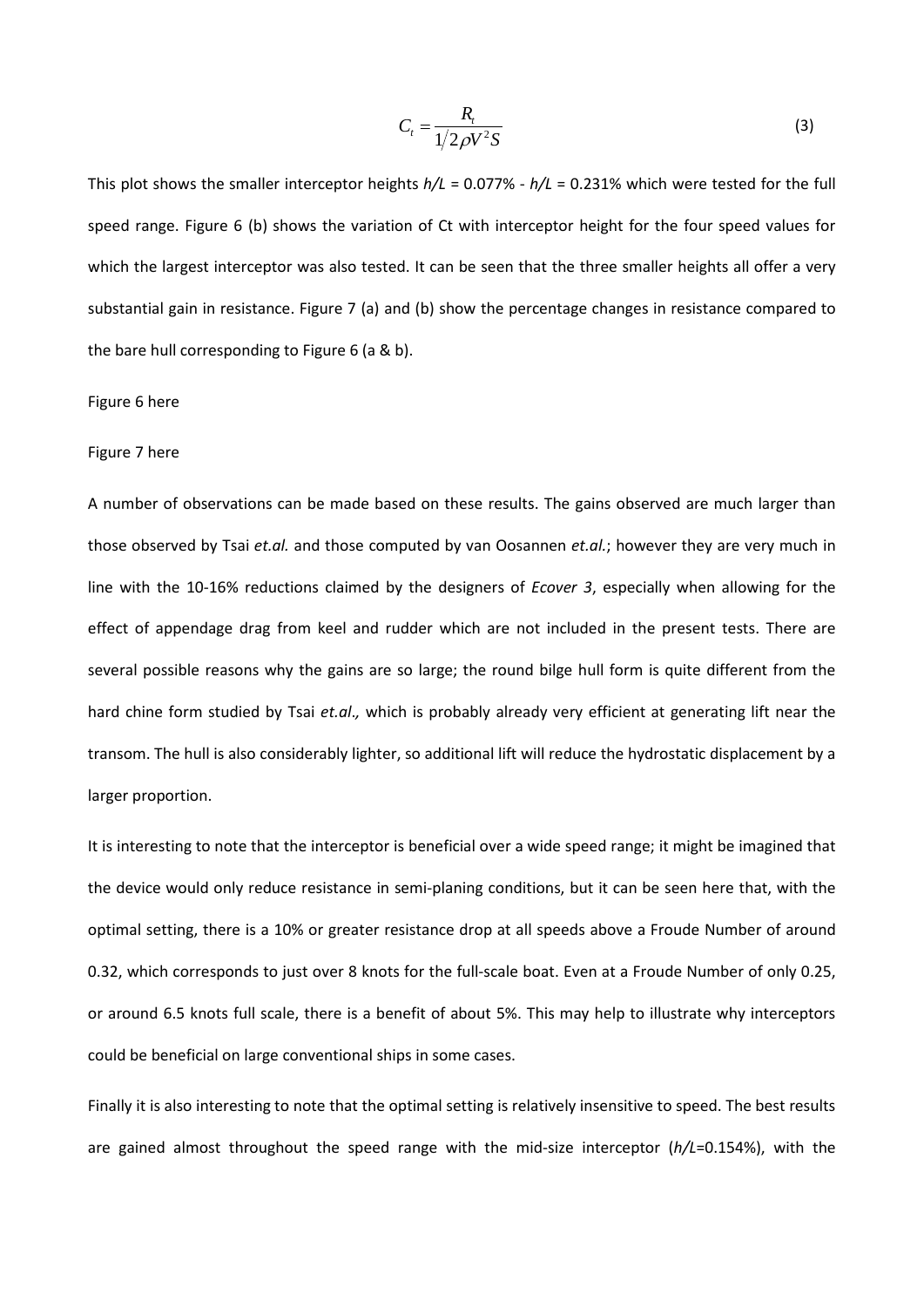exception of the very highest speed (*Fr* =0.755, *V* = 19.5 knots), at which the larger interceptor is marginally beneficial, and the lowest speed at which the interceptors show any benefit (*Fr* =0.232, *V*=6 knots) at which the smaller interceptor appears marginally better. The largest interceptor (*h/L*=0.431%) always shows the worst performance, but is still better than the bare hull in the three highest of the four speeds at which it was tested. Thus it seems unlikely that the interceptor would need much adjustment while sailing to achieve substantial gains in speed.

For the speed range between 6.5-18 knots, the height of the mid-size interceptor is between 8-10% of the estimated flat-plate boundary layer thickness at the stern. This emphasizes the difference in the mechanism by which resistance is reduced between the interceptor and the Gurney flap, even though the flow upstream of the flap may be similar. As shown in [Figure 4](#page-24-0) (a), the most beneficial results with Gurney Flaps are generally found with flap heights between about 50-90% of the estimated trailing edge boundary layer thickness. The height of the mid-size interceptors appears to be broadly in line with other published data.

## Figure 8 here

## Figure 9 here

#### Figure 10 here

The sinkage of the yacht (at LCG) is shown in [Figure 8.](#page-28-0) It can be seen that the peak sinkage, occurs for all cases at a Froude Number around 0.45, and that increasing interceptor size reduces the magnitude of this peak, with a reduction in magnitude of around 9% for the mid-size interceptor as compared to the bare hull. At higher speeds it can be seen that the trend reverses, with the bare hull exhibiting negative sinkage at LCG, whilst all cases with interceptors exhibit positive sinkage.

However, this must be considered in tandem with the trim, shown in [Figure 9.](#page-29-0) As would be expected, increasing the interceptor height increases the lift generated at the stern, and reduces the trim (here positive bow up). It can be seen that the very large interceptor (*h/L*=0.431%) results in negative (i.e. bow down) trim in all but the highest speed case.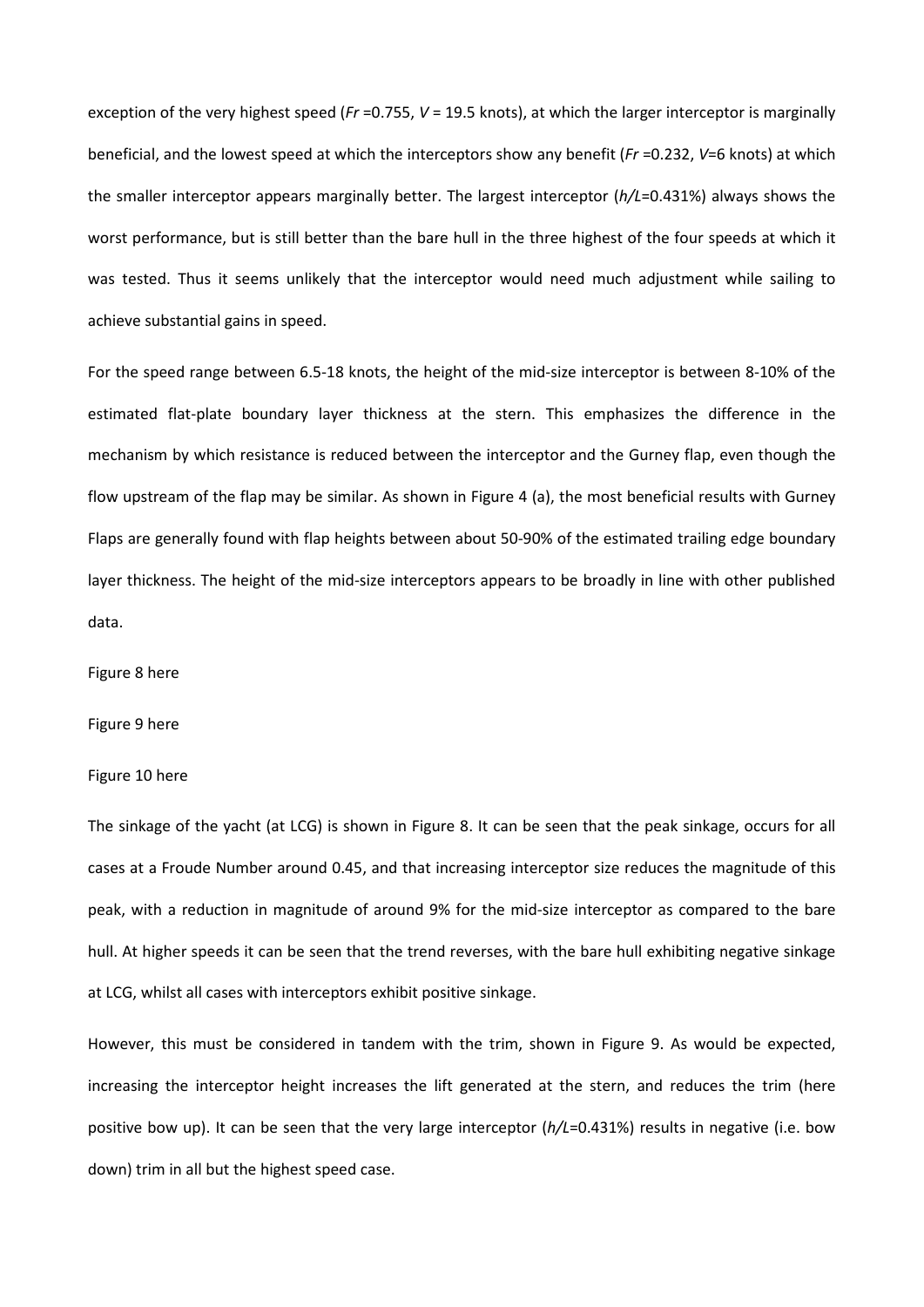One corollary to the combination of these two results is the transom immersion, shown in [Figure 10.](#page-30-0) It can clearly be seen that the presence of the interceptor dramatically reduces the transom immersion; this is likely to have an impact on the generation of stern waves and hence the wave pattern resistance.

#### **6.1. Comparison of Interceptor and trim control by moveable ballast**

It is interesting from a design perspective to compare the gains which can be made using an interceptor with the corresponding gains which can be made by using a variable ballast system, such as a water ballast system, to achieve similar trim angles. A series of tests were thus carried out in which the LCG of the bare hull was varied by moving ballast weights fore and aft at full-scale speeds of 7.5 and 15 knots. The results are shown i[n Figure 11;](#page-31-0) here the properties are plotted against running trim measured relative to the vessel with its original LCG.

[Figure 11](#page-31-0) (a) and (b) show the impact of trim on resistance for the bare hull. It can be seen that a resistance reduction of around 4% can be achieved by this approach at both speeds. This is around half the reduction from the best interceptor at the lower speed, and less than one quarter of the benefit at the higher speed. [Figure 11](#page-31-0) (c) and (d) show the sinkage of the trimmed yacht compared to the yacht with interceptors. It can be seen that the sinkage of the trimmed yacht is much larger than that of the yacht with interceptors. Finally [Figure 11](#page-31-0) (e) and (f) show the transom immersion; here it can be seen that there is little difference between the yacht trimmed by ballasting and the yachts with interceptors. Thus it can reasonably be suggested that the improvement in performance of the yacht with interceptors compared to the yacht trimmed by moving ballast is due to the impact of the interceptors in reducing sinkage.

Figure 11 here

## **6.2. Tests in Waves**

A final set of tests were carried in small single-frequency waves (wave height = 210mm at full scale) with a full-scale boat speed of 15 knots. This test series was very short, and intended only to explore areas for future study. The tests were run with three wave periods.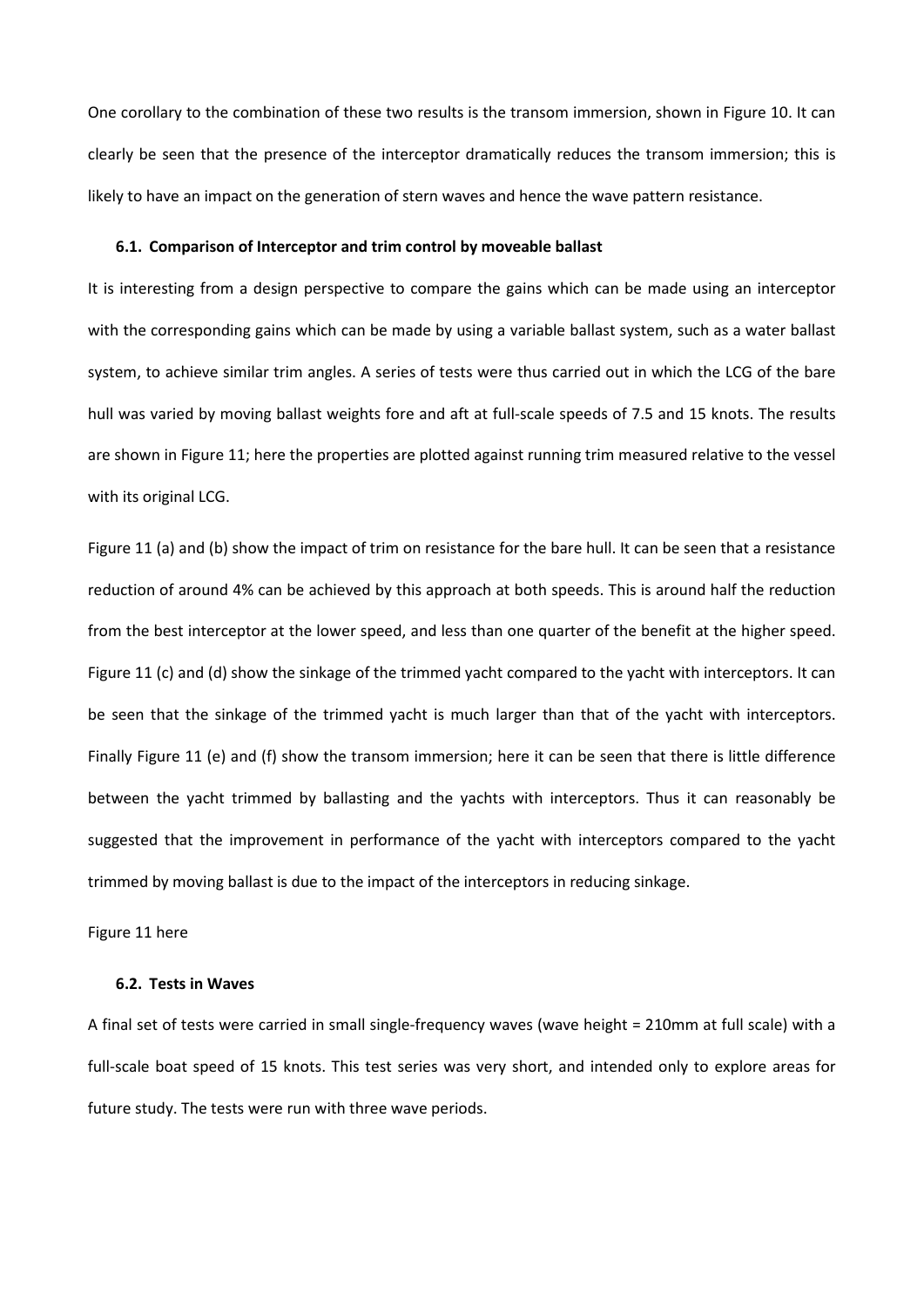Due to the small data set, it would be dangerous to draw too many conclusions from the tests in waves; however it could be seen that the resistance gains generated by the interceptors were broadly similar to those in calm water. It is interesting to note that in these waves the best performance was produced by the *h/L*=0.231% interceptor, as opposed to the *h/L*=0.154% interceptor in calm water (though the difference was relatively small), so it is possible that slightly larger interceptors are favored when the vessel is pitching. It can be seen from [Figure 12\(](#page-32-0)a) that at the highest frequency the added resistance of the yacht with interceptor had increased more than that of the bare hull; [Figure 12\(](#page-32-0)b) shows that the pitch RAO of the yacht with interceptor is marginally larger than for the bare hull at the highest frequency. This may be related to increased bow immersion due to reduced trim with the interceptor deployed.

## **6.3. Applications**

In the most recent rules adopted by the IMOCA Open 60 in 2009, the number of appendages was limited to five (one keel, two daggerboards and two rudders). This step was taken in order to maintain competitiveness of older yachts, especially under current financial constraints. Hence future application of interceptors in yacht racing is likely to be in other classes.

It is possible that super-maxi yachts (or even larger high-speed vessel aimed at record-breaking) could profitably adopt interceptors; at the opposite end of the size scale, mini-transat yachts do not appear to be restricted in the number of movable appendages. Another possibility outside the racing sphere is to utilize interceptors as an easy means of improving performance of small yachts, such as trailer-sailers to give better high-speed performance under power.

Figure 12 here

## **7. CONCLUSIONS**

Interceptors have been shown to be highly effective in reducing drag of a high performance yacht hull in the upright condition. Calm-water resistance gains have been greater than those observed with published data for other types of high speed vessels, such as patrol boats; for the Open 60 hull studied here, resistance reductions compared to the bare boat of 10% or greater were found with speeds over around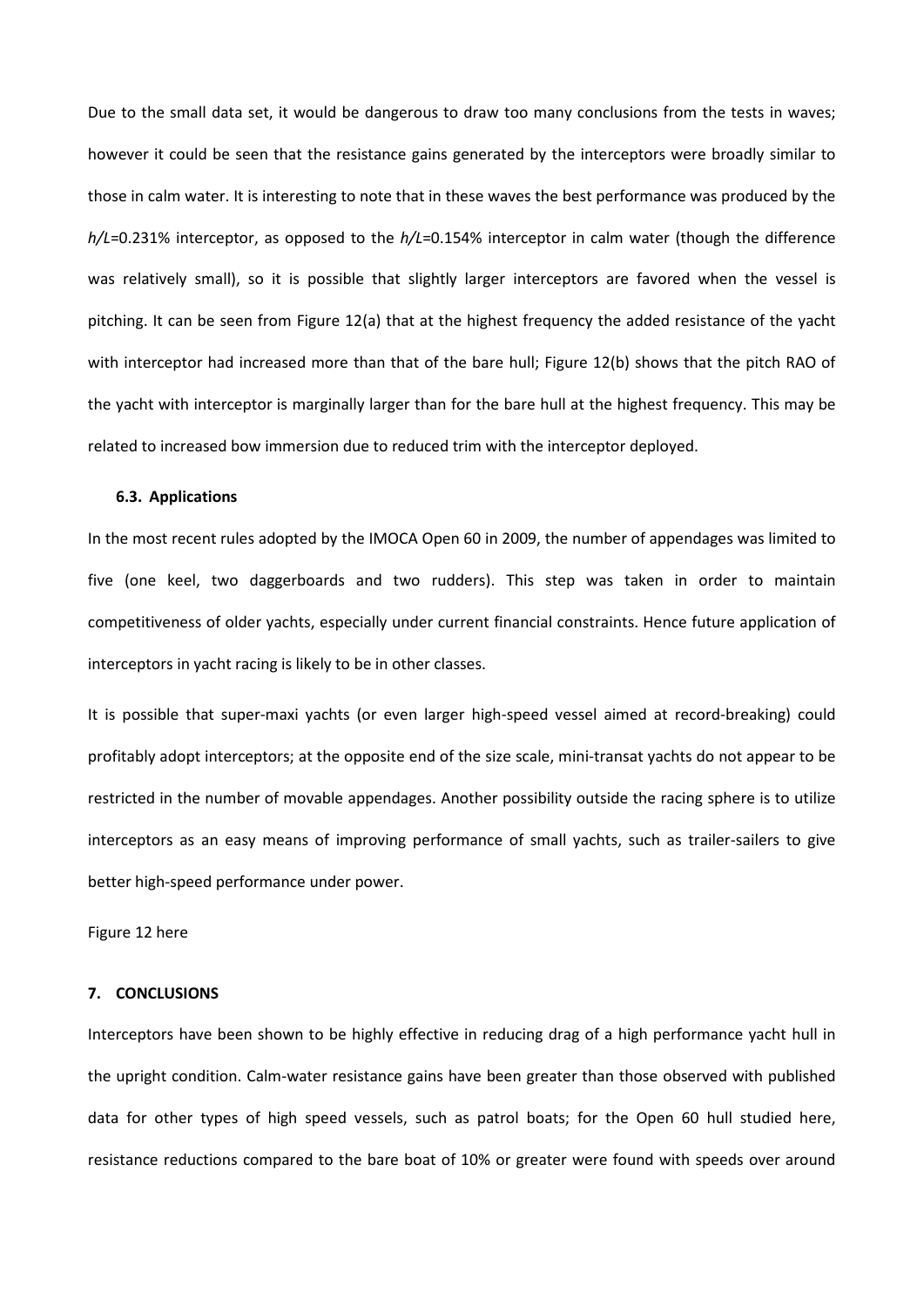8 knots, with the greatest reduction around 18%; however, even at speeds as low as 6.5 knots, the resistance dropped by around 5%. Studies at two speeds showed that using the interceptor was substantially more effective in reducing drag for this hull than changing trim by shifting ballast longitudinally. The interceptor also appeared to work well in small waves, although benefits seemed to be slightly reduced for higher frequency waves.

The resistance gains can be attributed to reduced trim and sinkage, leading to less transom immersion, and reductions in both frictional and wave resistance. It was found that the optimal setting for the interceptor was relatively insensitive to speed within the range of speeds tested; however there is good reason to believe that the optimal interceptor height is related in some manner to the boundary layer thickness at the transom. The size of the optimal interceptor as a proportion of the length at *h/L*=0.154% was broadly in line with other published results.

It can be seen that the interceptor is related in some ways to the aerodynamic device known as a Gurney Flap; however the mechanism of resistance reduction for interceptors for a ship due to changes to trim and sinkage is quite different from the impact of a Gurney flap on lift and drag of a lifting foil; this is reflected in the optimal size of interceptors being much smaller than the corresponding size of Gurney Flaps relative to both the characteristic dimension of the body and the boundary layer thickness.

Whilst the interceptor is now banned in the Open 60 class, it could benefit other less restricted highperformance yachts, both large and small, and could potentially benefit performance under power of smaller yachts such as trailer-sailers.

#### **8. ACKNOWLEDGEMENTS**

The authors would like to thank Owen Clarke Yacht Design for their generous help with this project. We would also like to thank Ian Campbell of the Wolfson Unit for Marine Technology and Industrial Aerodynamics for his helpful suggestions. We would like to thank Charles Keay and Grant Dunning of the Kelvin Hydrodynamics Laboratory for their assistance with the experiment programme.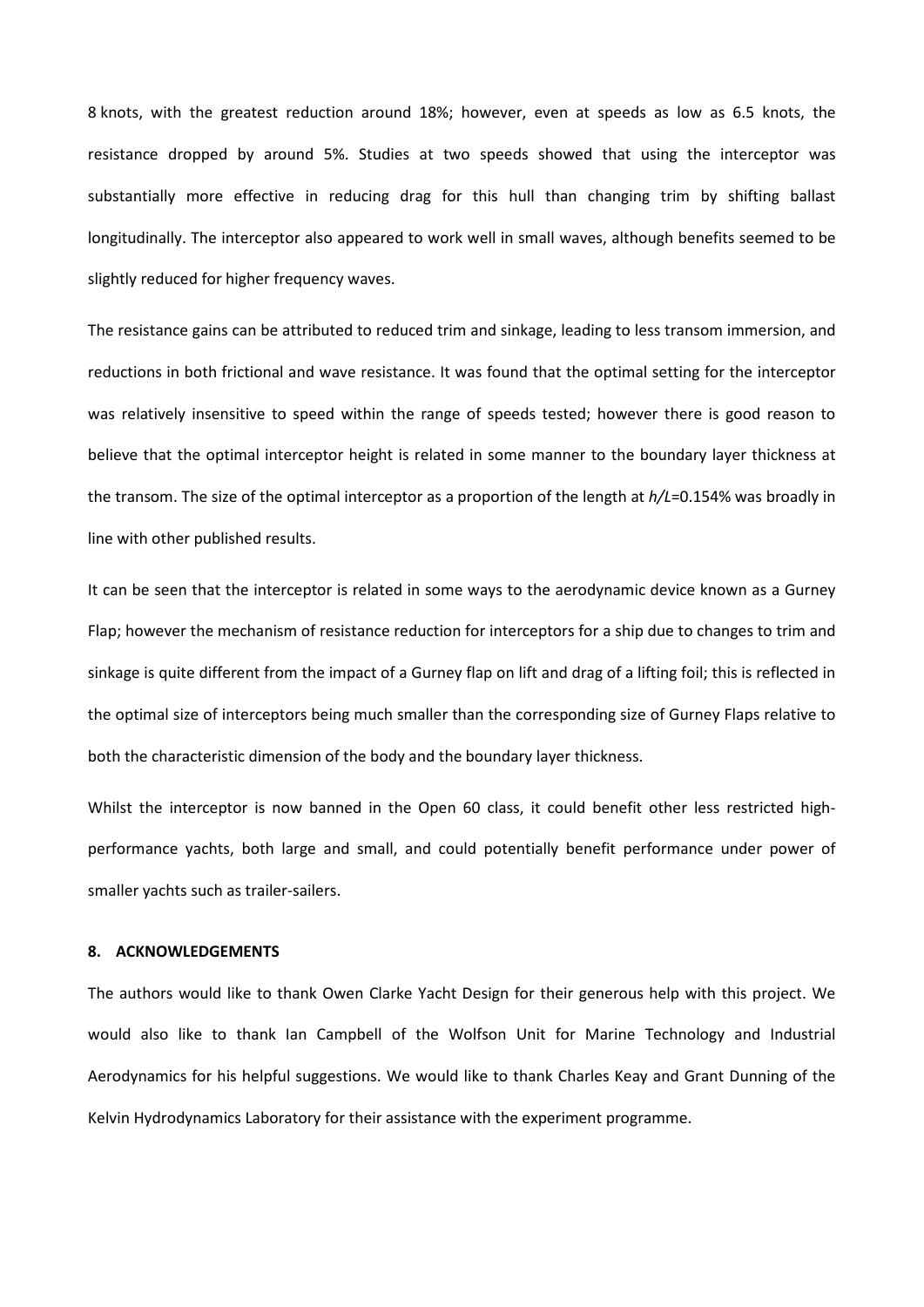## **9. REFERENCES**

Albertani, R. (2008) "Wind-Tunnel Study of Gurney Flaps Applied to Micro Aerial Vehicle Wing" *AIAA J.* Vol. 46, No. 6

Allema, J. (2005) "Intercepting the Interceptor" *Marin Report* No 86 September 2005 6-7

Brizzolara, S. (2003) "Hydrodynamic Analysis of Interceptors with CFD methods" *Proc. Seventh Int. Conf. On Fast Sea Transportation (FAST 2003),* Vol. 3, Session E 49-56 Ischia, Italy

Brown, L. & Filippone, A. (2003) "Aerofoil at low speeds with Gurney flaps" *Aeronautical J*. 539-546 September 2003

Gai, S. L. & Palfrey R., (2003) "Influence of Trailing-Edge Flow Control on Airfoil Performance" *J. Aircraft* Vol. 40, No. 2

Greenblatt, D, Vey, S., Paschereit, O. C. & Meyer, R. (2009) "Flap Vortex Management Using Active Gurney Flaps" *AIAA J.* Vol. 47, No. 12

Li, Y. & Wang, J. (2003) "Experimental Studies on the Drag Reduction and Lift Enhancement of a Delta Wing" *J. Aircraft* Vol. 40, No. 2

Maughmer M. D. & Bramesfeld, G. (2008) "Experimental Investigation of Gurney Flaps" *J. Aircraft* Vol. 45, No. 6

Meyer, R., Hage, W., Bechert, D. W., Schatz, M. & Thiele, F. (2006) "Drag Reduction on Gurney Flaps by Three-Dimensional Modifications" *J. Aircraft* Vol. 43, No. 1

Molini, A. & Brizzolara, S. (2005) "Hydrodynamics of Interceptors: A Fundamental Study" *Int. Conf. on Maritime Research and Transportation, ICMRT 2005.* Vol. 1 Ischia, Italy

Nikolic, V. R. (2006a) "Effect of Full-Span Gurney Flap Height on Wing Wake Vortex Alleviation" *J. Aircraft* Vol. 43, No. 5

Nikolic, V. R. (2006b) "Additional Aerodynamic Features of Wing-Gurney Flap Flows" *J. Aircraft* Vol. 43, No. 5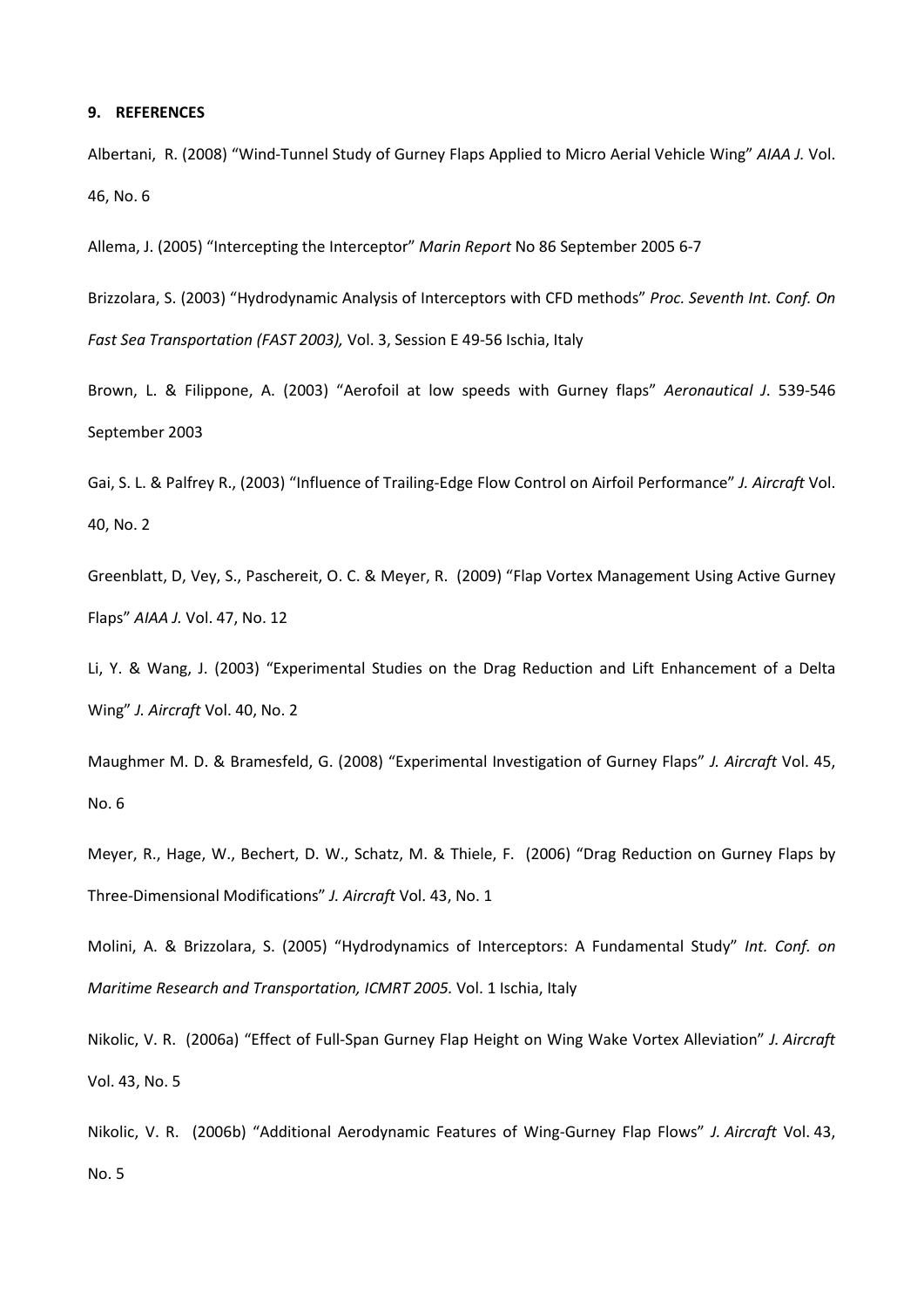Nelson, J. & Koratkar, N. (2005) "Effect of Miniaturized Gurney Flaps on Aerodynamic Performance of Microscale Rotors" *J. Aircraft* Vol. 42, No. 2

Salcedo, S. Monge, F., Palacios, F., Gandía, F., Rodríguez, A. & Barcala, M. (2006) "Gurney flaps and trailing edge devices for wind turbines" *European Wind Energy Conference (EWEC 2006)*, Athens Greece,

Savitsky D. (1964) "Hydrodynamic Design of Planing Hulls" *Marine Technology* 1 (1) 71-95

Syamsundar S. & Datla, R. (2008) "Performance Prediction of High-Speed Planing Craft with Interceptors Using a Variation of the Savitsky Method" *The First Chesapeake Power Boat Symposium*, Annapolis, Maryland, USA

Tsai, J., Hwang, J. & Chou, S. (2003) "Study on the Compound Effects of Interceptor with Stern Flap for Two Fast Monohulls with Transom Stern" *Proc. Seventh Int. Conf. On Fast Sea Transportation (FAST 2003),* Session D1, 23-28, Ischia, Italy

van Oossanen, P., Heimann, J., Henrichs, J. & Hochkirch, K. (2009) "Motor Yacht Hull Form Design for the Displacement to Semi-Displacement Speed Range**",** *Proc. 10th International Conference on Fast Sea Transportation (FAST 2009),* Athens, Greece,

Wang, J.J., Li, Y.C. & Choi, K.-S. (2008) "Gurney Flap – Lift Enhancement, Mechanisms and Applications" *Progress in Aerospace Sciences* Vol. 44, 22-47

Ward, B. (2008) "New Directions in High Performance Yacht Design" *Proc. 3rd High Performance Yacht Design Conference* Auckland, New Zealand

Zayas J. R., van Dam, C.P., Chow, R., Baker, J.P. & Mayda, E.A. (2006) "Active Aerodynamic Load Control for Wind Turbine Blades" *Proc. European Wind Energy Conference (EWEC 2006)* Athens, Greece

Zerihan, J. & Zhang, X., (2001) "Aerodynamics of Gurney Flaps on a Wing in Ground Effect*", AIAA J.* Vol. 39, No. 5

Zhan, J. & Wang, J. (2004) "Experimental Study on Gurney Flap and Apex Flap on a Delta Wing" *J. Aircraft* Vol. 41, No. 6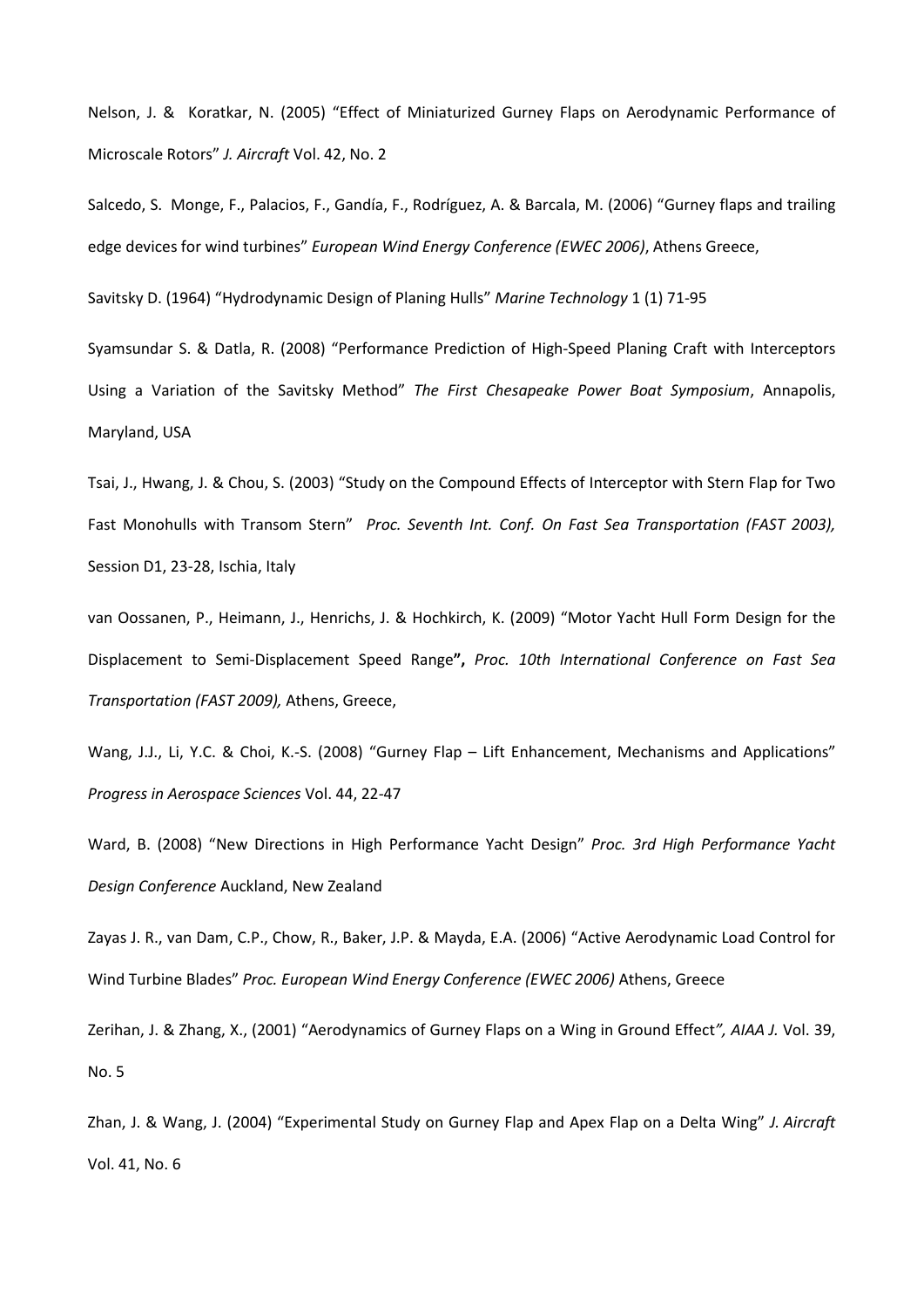



(a) Gurney flap on *Olsonite Eagle* Indycar rear wing (b) Interceptor steering system on Stena HSS



<span id="page-21-0"></span>(c) Small Interceptor unit on hard-chine hull (d) Interceptor slot on *Ecover 3*



- 
- **Figure 1 Gurney flaps and Interceptors**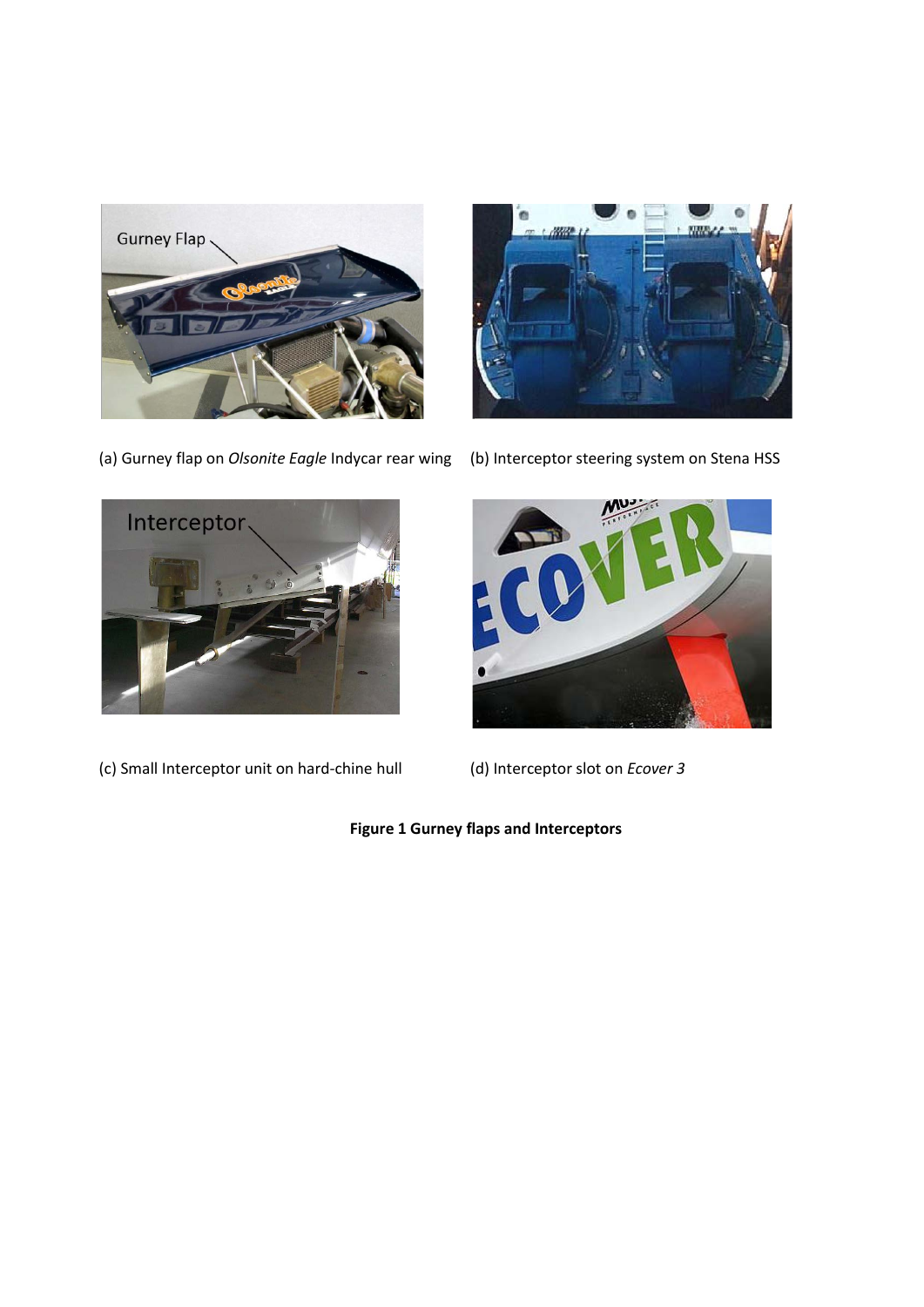

<span id="page-22-0"></span>**Figure 2 Flow system generated by Gurney Flap (after Liebeck (1978))**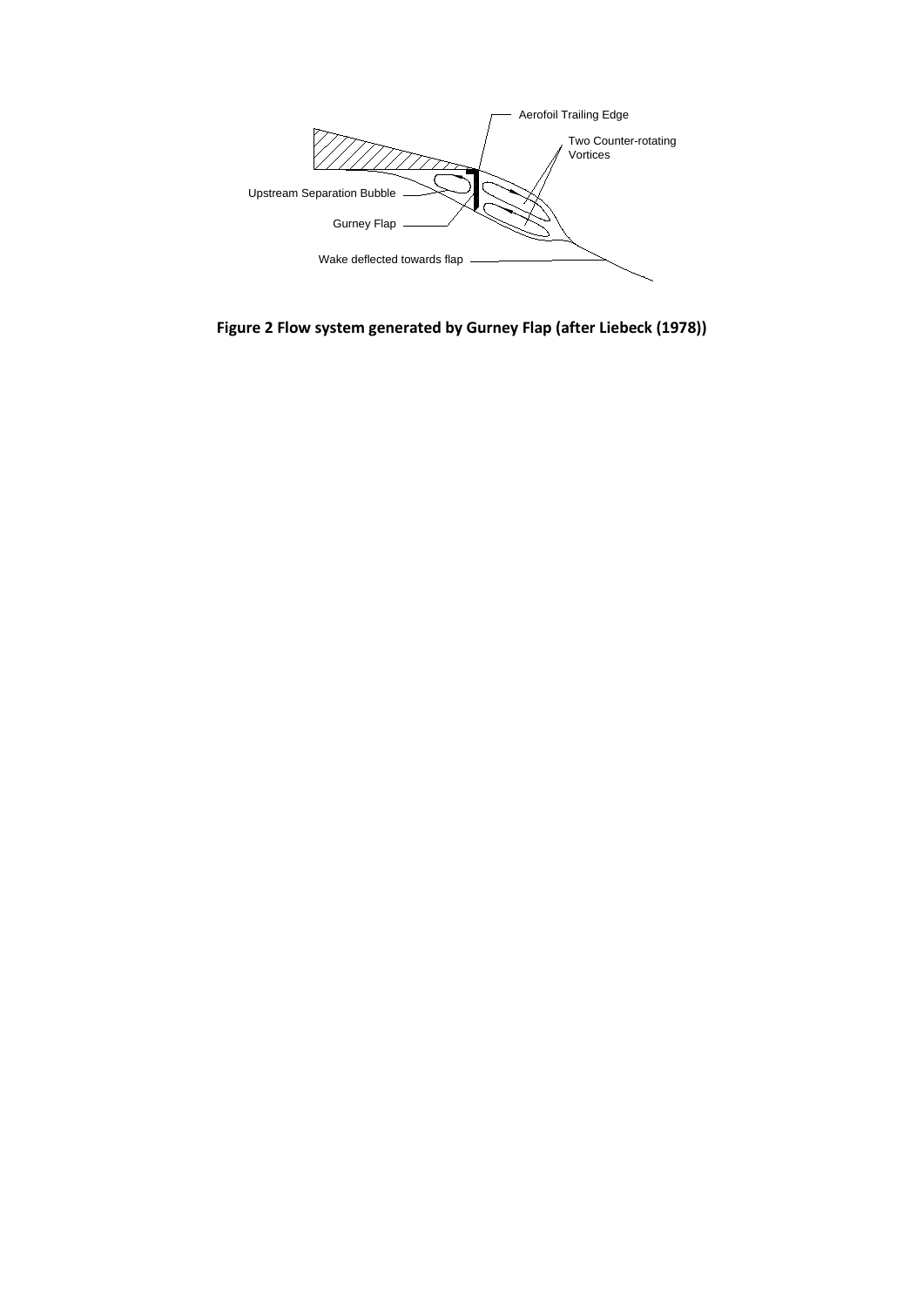

<span id="page-23-0"></span>

Free surface The Contract of the Velocity Vectors

**Figure 3 CFD computation of Local Flow Field around Interceptor**

**(reproduced with permission from Brizzolara (2003))**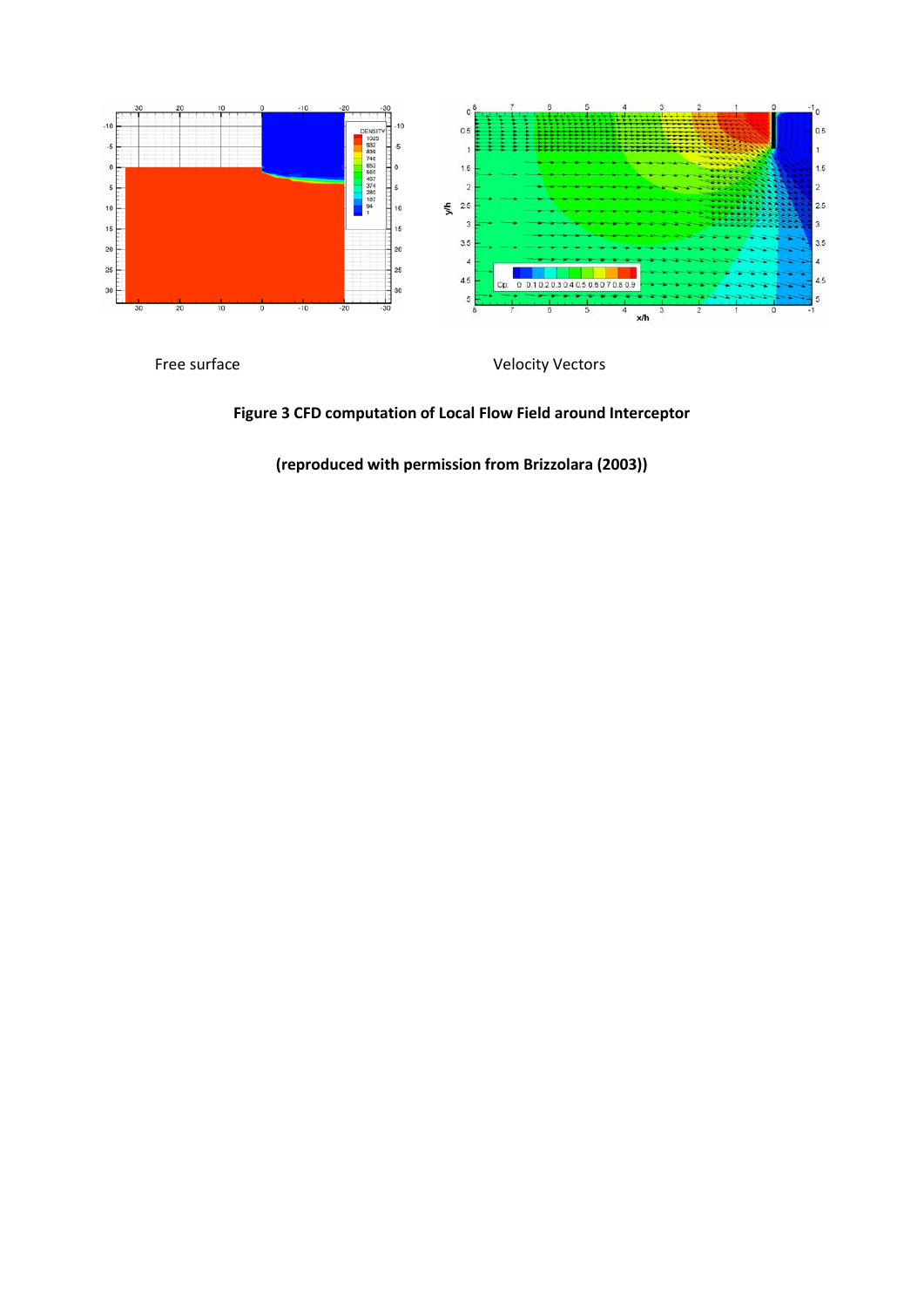

<span id="page-24-0"></span>Gurney Flaps **Interceptors** 

**Figure 4 Non-dimensional height of Gurney flaps and interceptors**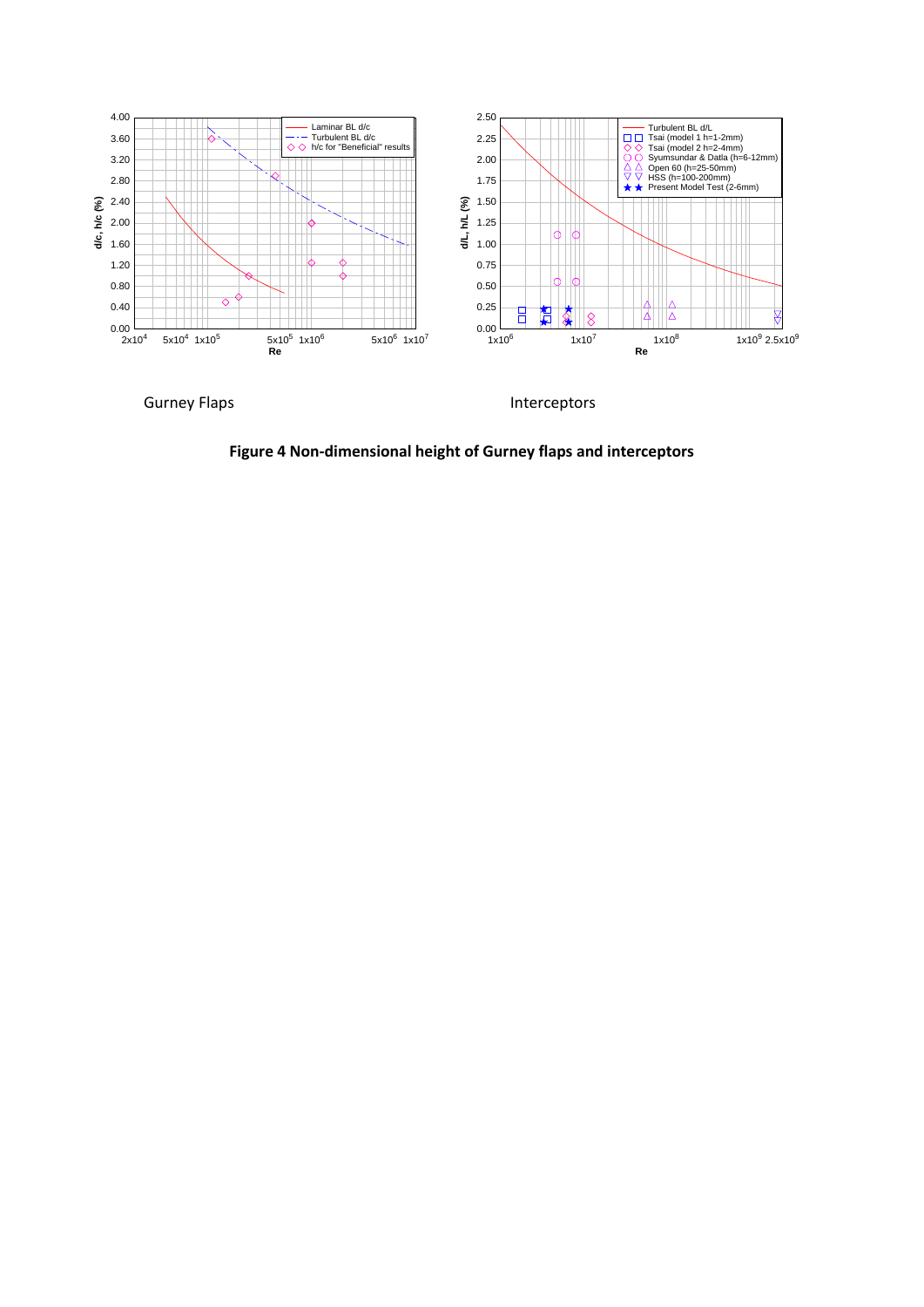<span id="page-25-0"></span>

**Figure 5 Interceptor fitted to model**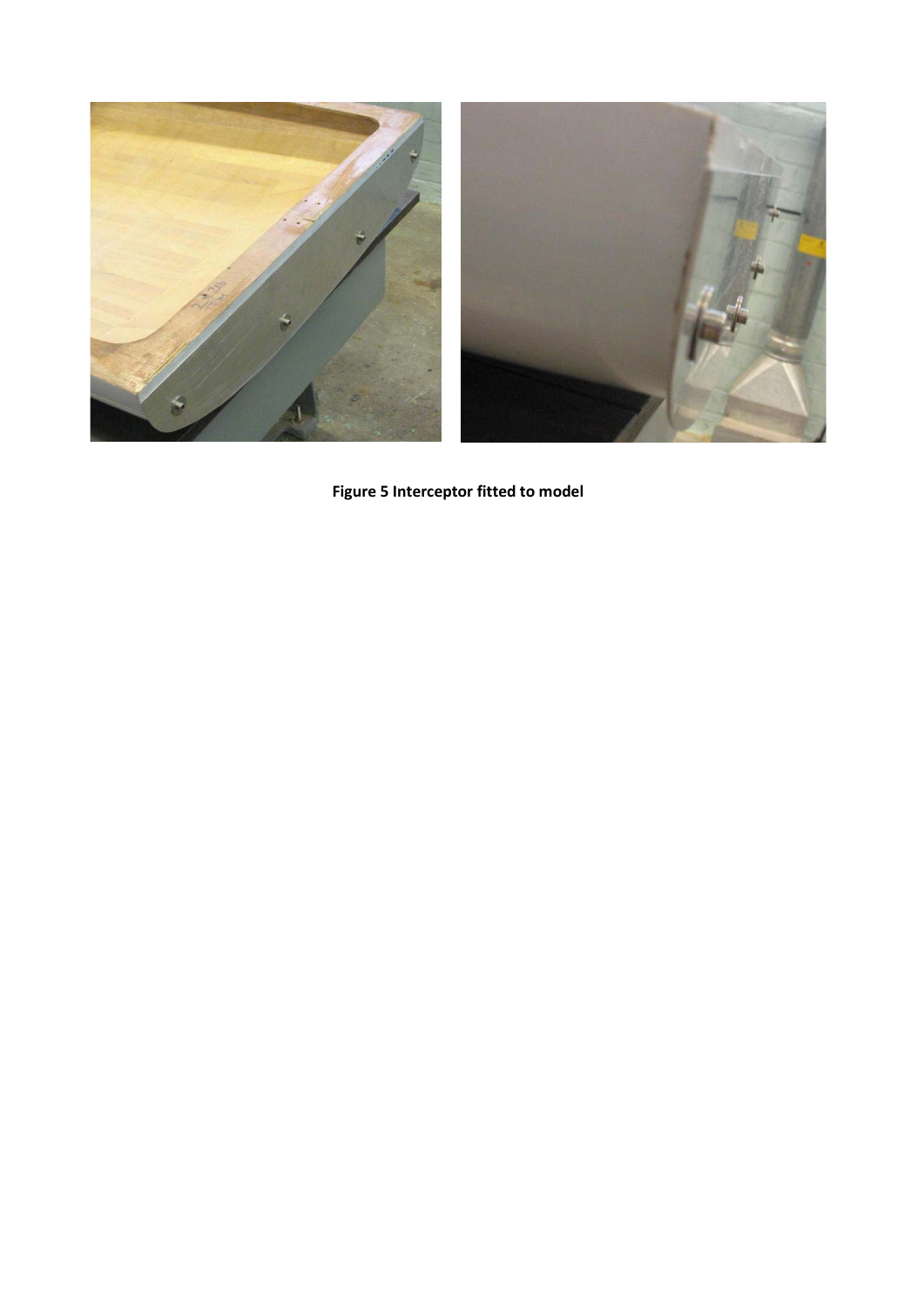



<span id="page-26-0"></span>**(a) Variation of Total Resistance Coefficient with** 

**Froude Number**



**Interceptor Height**

**Figure 6 Resistance of Yacht with and without Interceptor**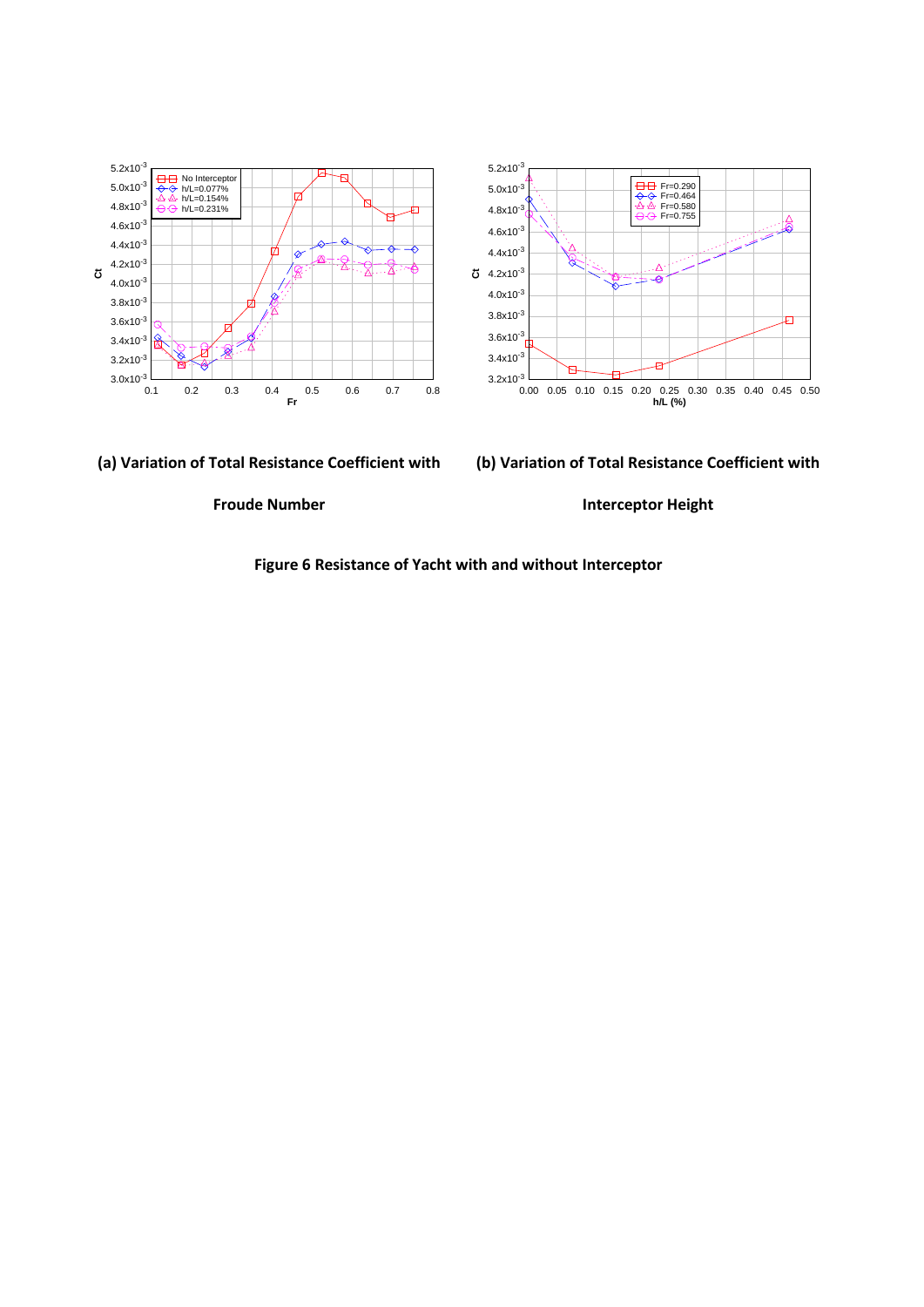

<span id="page-27-0"></span>

**Froude Number**



**(b) Change in Total Resistance Coefficient with** 

**Interceptor Height**

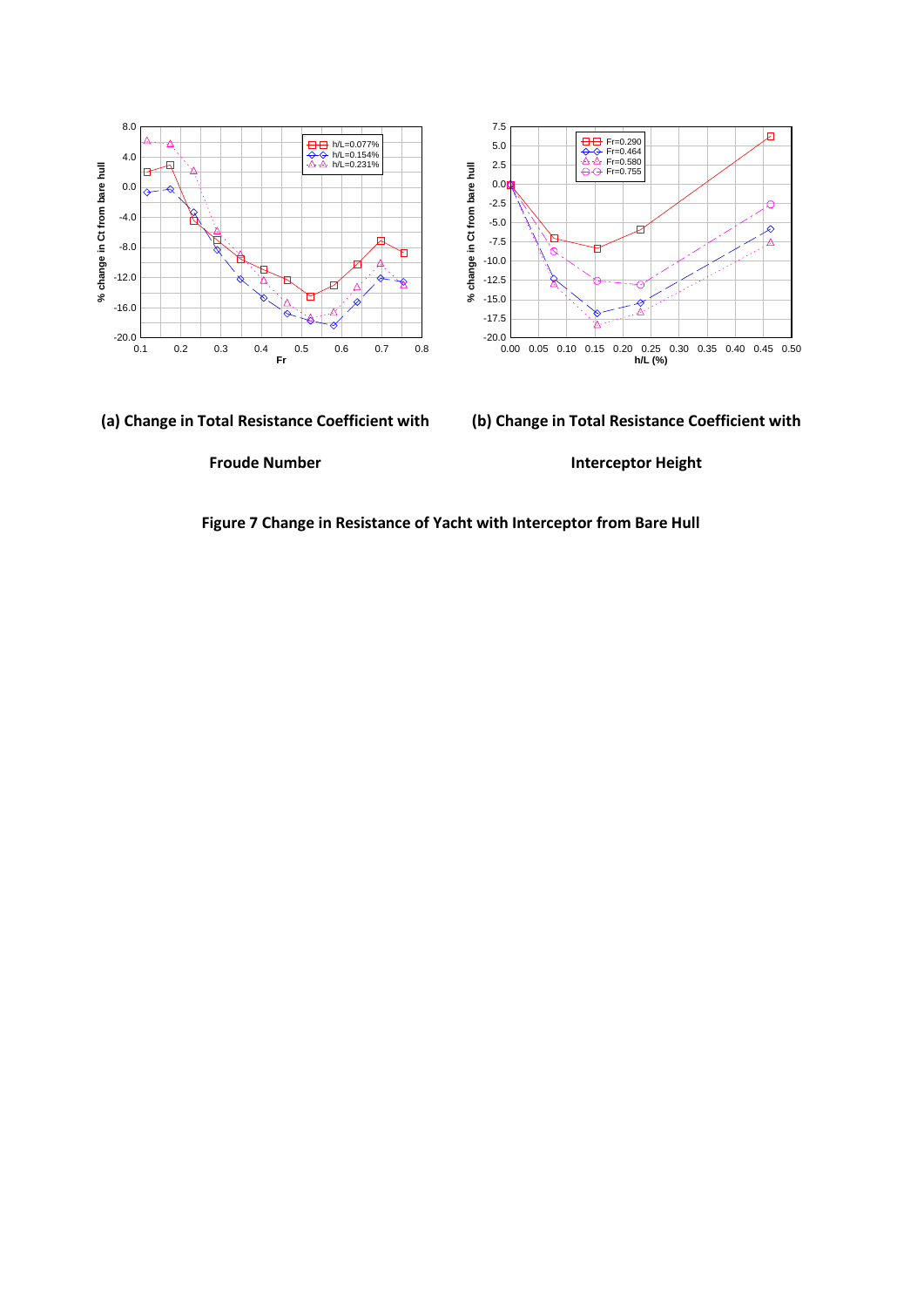

<span id="page-28-0"></span>



**(a) Variation of Sinkage with Froude Number (b) Variation of Sinkage with Interceptor Height**

**Figure 8 Sinkage of Yacht with and without Interceptor**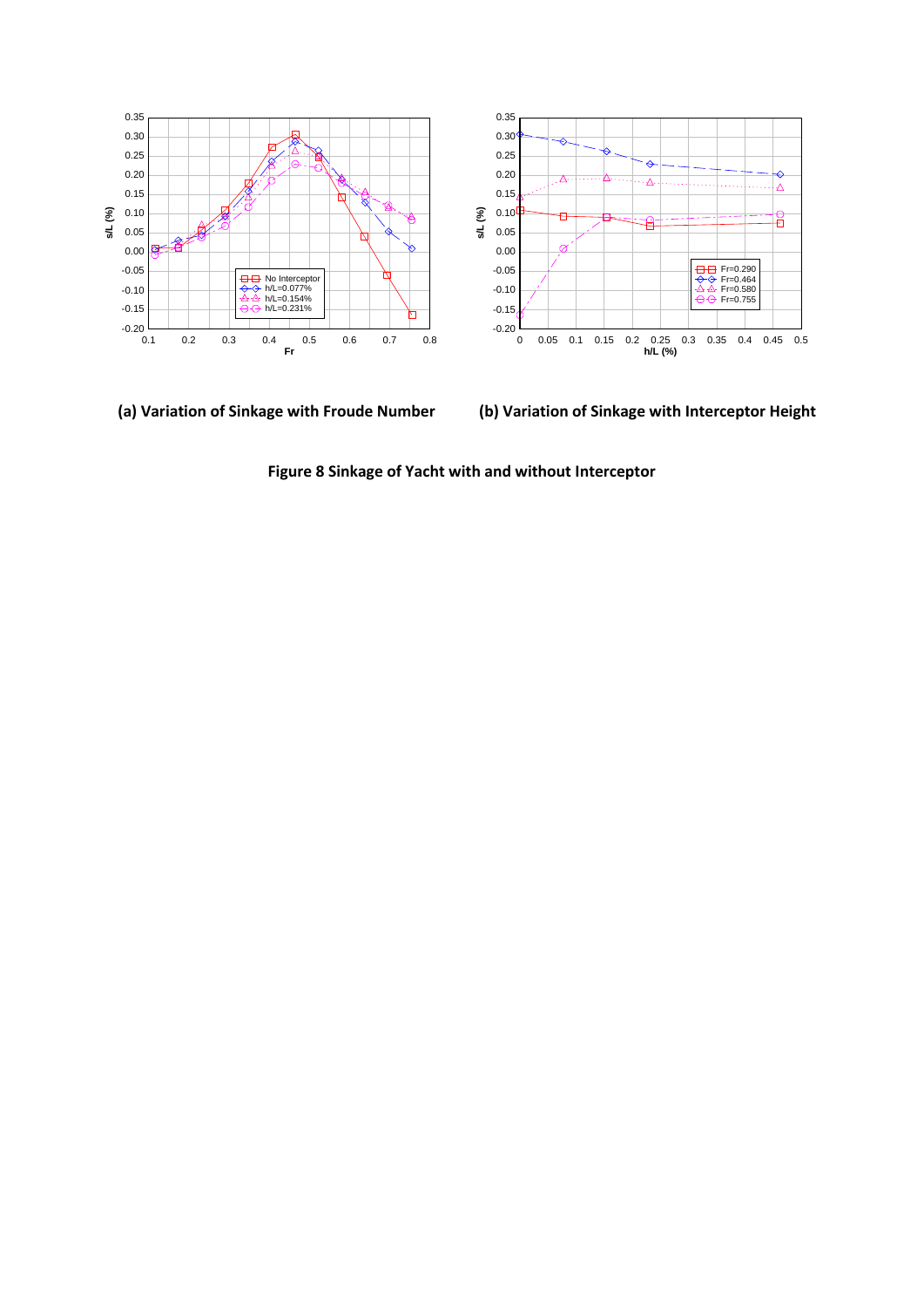

<span id="page-29-0"></span>

**(a) Variation of Trim with Froude Number (b) Variation of Trim with Interceptor Height**

**Figure 9 Trim of yachts with and without interceptor**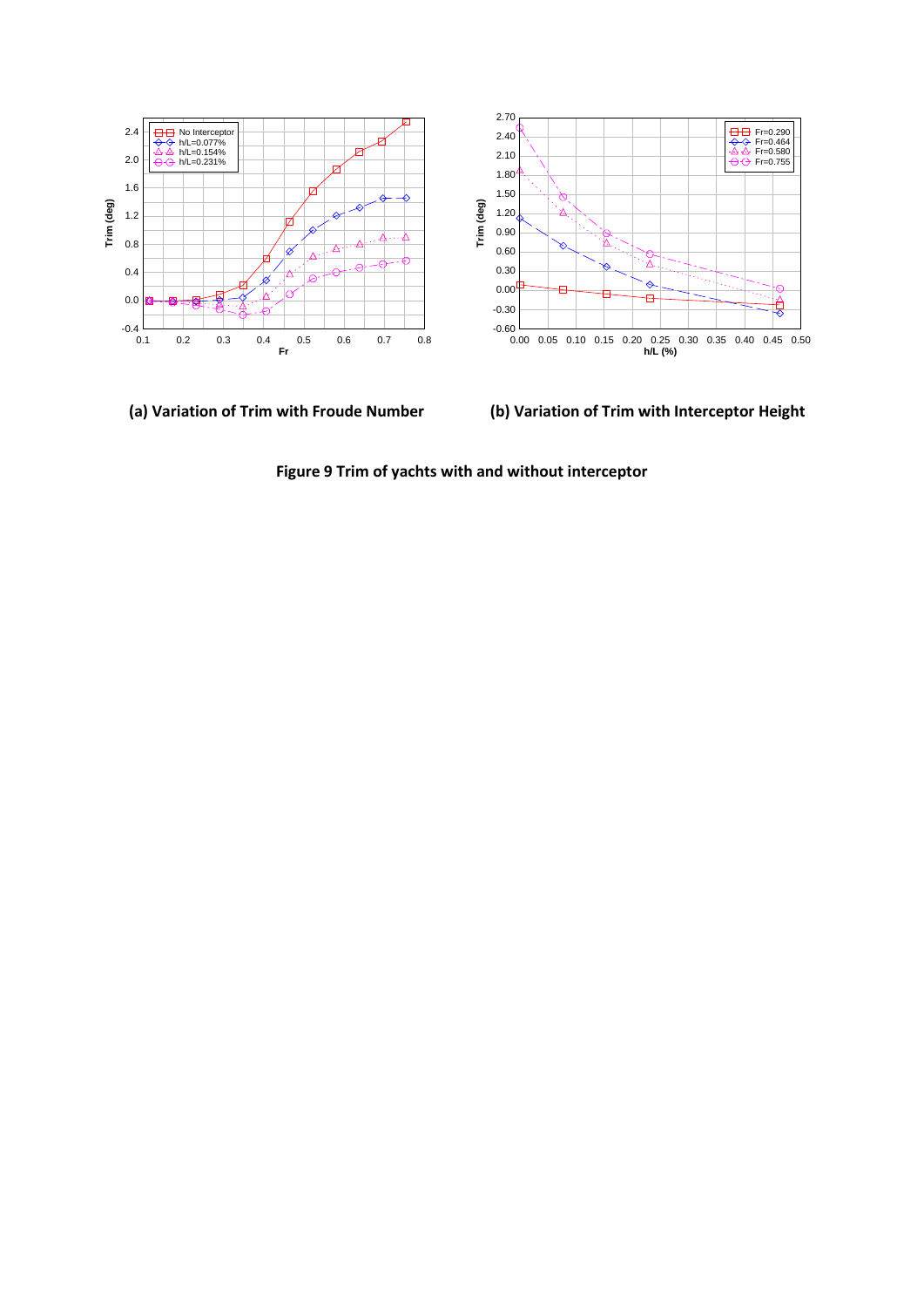



## <span id="page-30-0"></span>**(a) Variation of Transom Immersion with Froude**

**Number**

**(b) Variation of Transom Immersion with** 

**Interceptor Height**

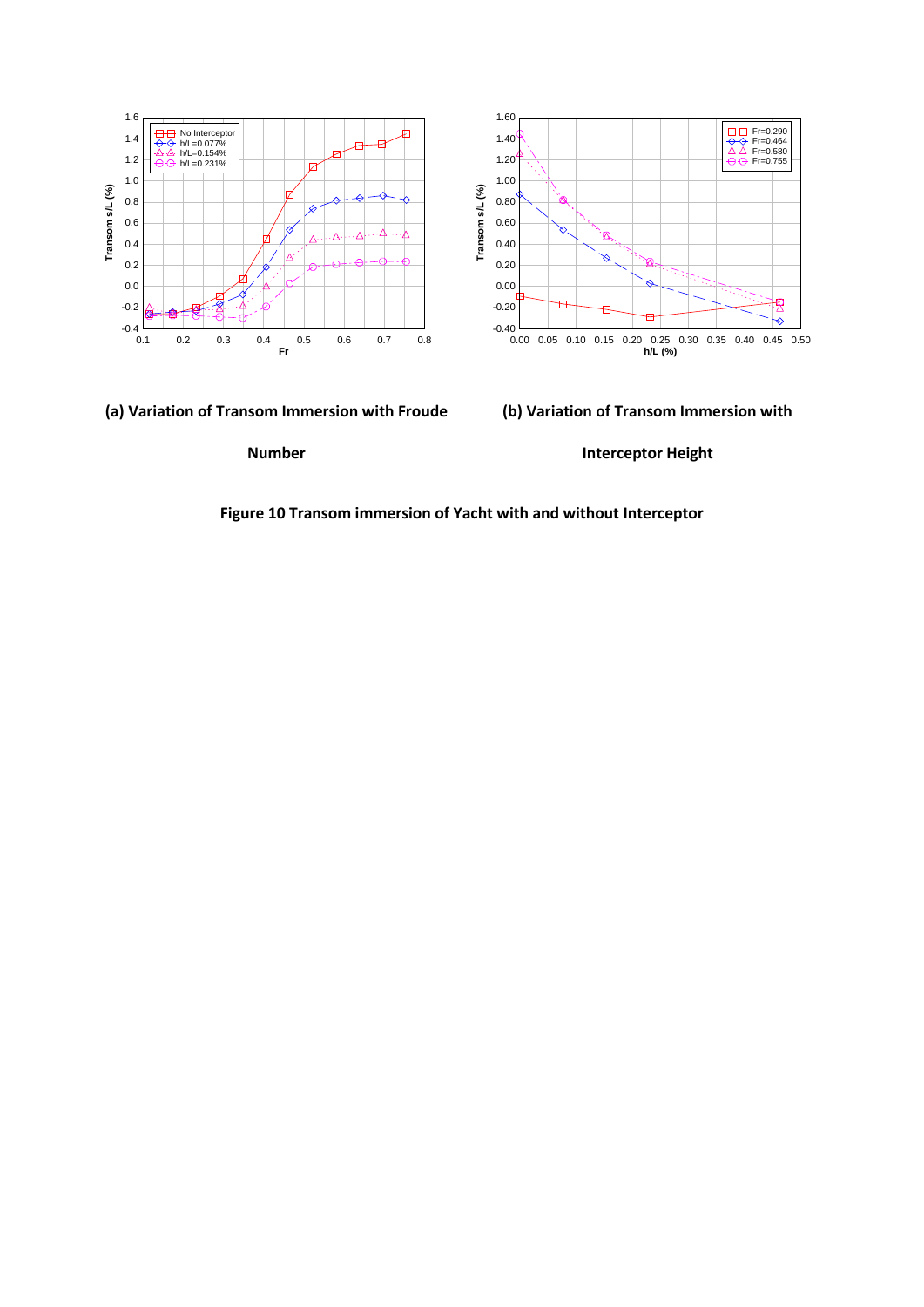







<span id="page-31-0"></span>Figure 11 Comparison of Yacht with Interceptor and yacht trimmed via LCG shift





(c) Comparison of Sinkage at 7.5 knots (d) Comparison of Sinkage at 15 knots



(a) Comparison of Resistance at 7.5 knots (b) Comparison of Resistance at 15 knots